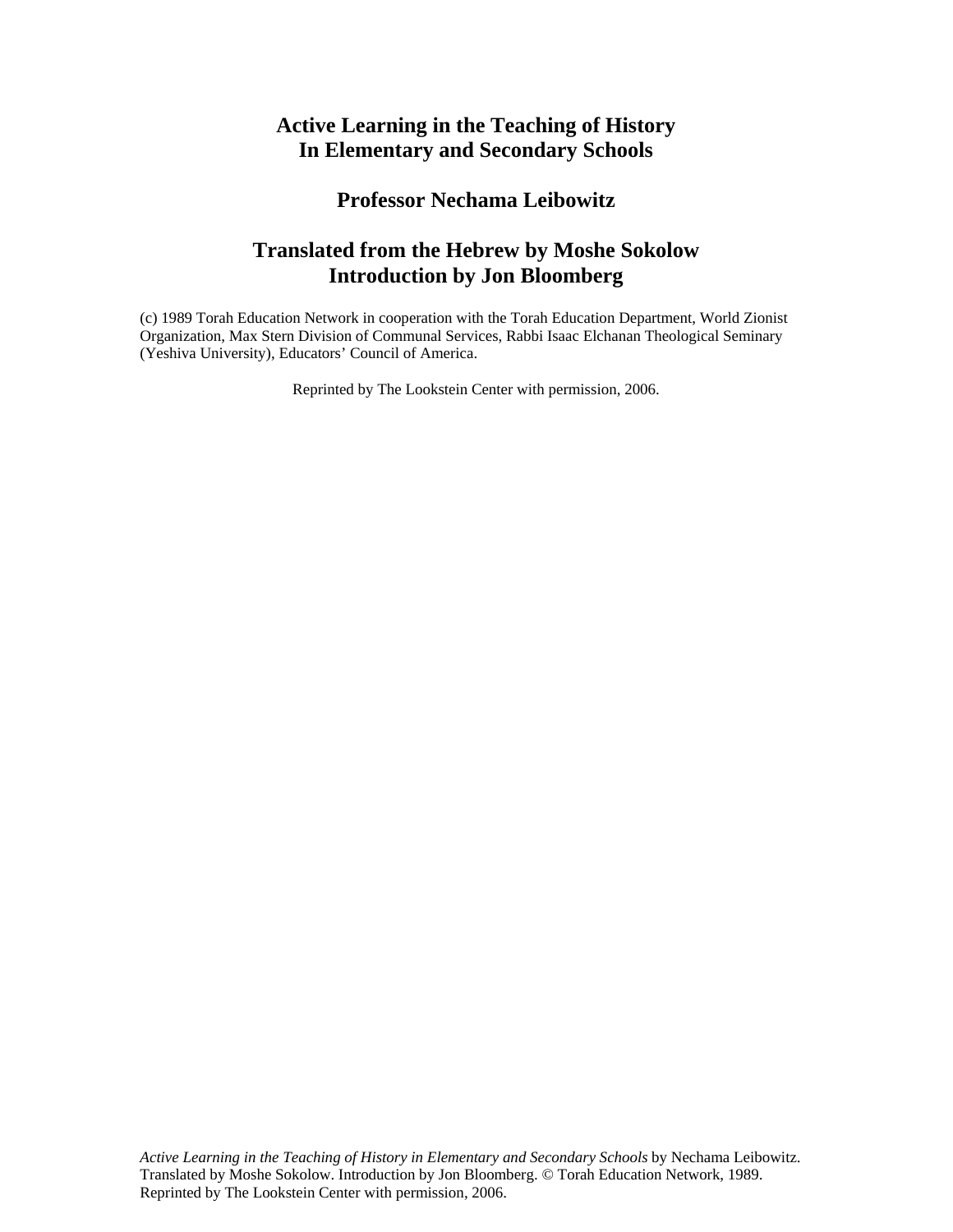### **Table of Contents**

Introduction Selected Bibliography Preface

### **Illustrative Lessons**

Activities of the Men of the Great Assembly The Life of the Village Jew in 18<sup>th</sup> Century Poland The Kidnapped Ones ("Cantonists") The Essence of Chassidut The Jewish Question at the Congress of Vienna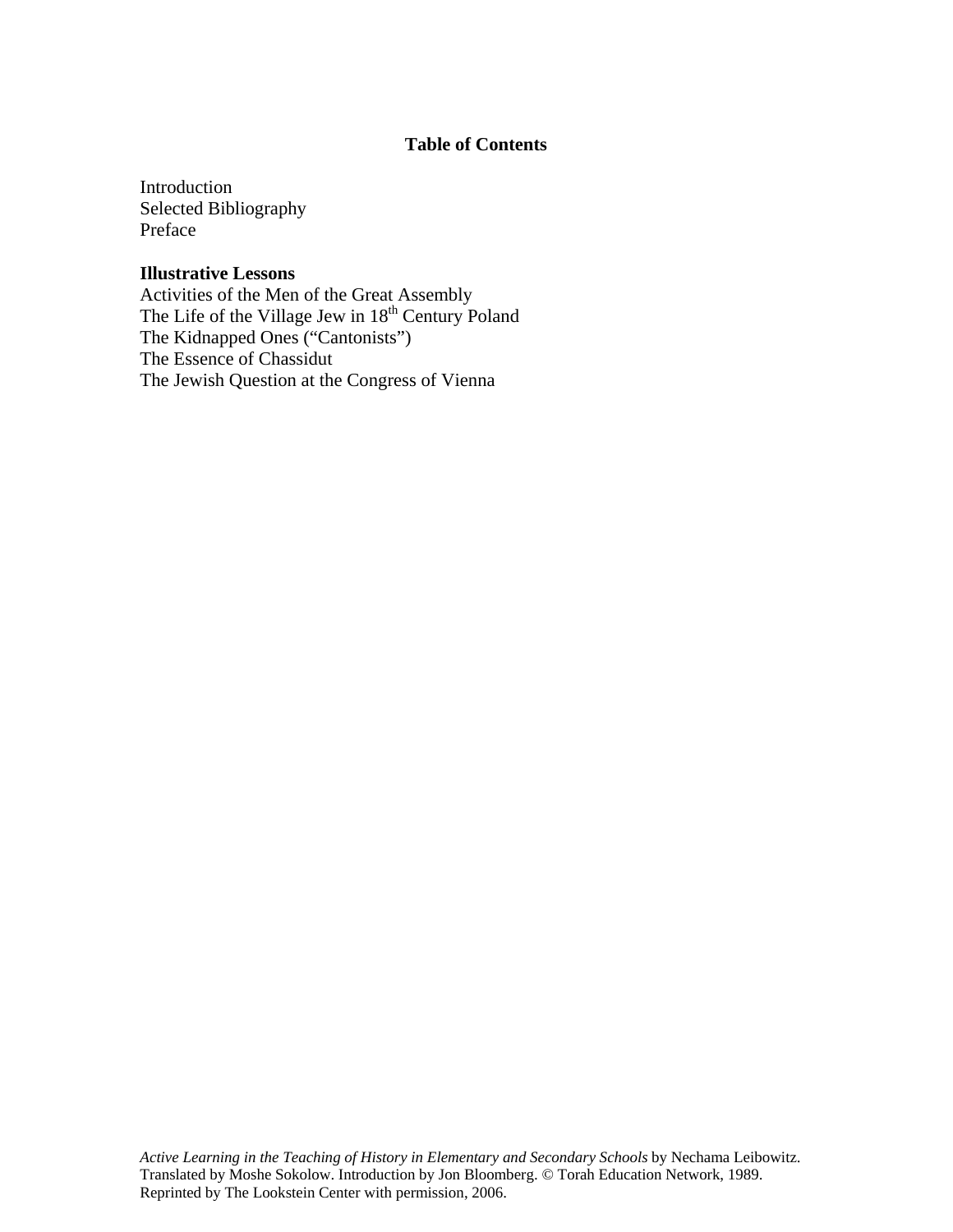### **Introduction**

Although the article for which the following serves as an introduction is certainly dated, and is predicated upon an educational scene which is rather different from the prevailing reality in our schools in the United States in the latter part of the 20th century, it is remarkable that so much of what Prof. Leibowitz wrote some 50 years ago remains relevant to today's Jewish history classroom.

In particular I would like to point to her advocacy of what might be termed the "inductive method", in which the teacher begins with the careful study of a specific primary source (or group of sources) and proceeds toward appropriate historical generalizations, a method which the five sample lessons illustrate well. My experience has shown this type of approach to be an extremely effective one in the high school classroom, not only from the standpoint of increasing student motivation but also from the standpoint of promoting understanding of the subject matter and furthering students' "skills development" in the study of history. In addition, such an approach fits nicely into the educational program of Torah high schools in an overall sense, in that it stresses that which is universally proclaimed to be a central element in a Torah education: the development of sensitivity to the meanings and nuances present in a text.

I would also cite and heartily endorse Prof. Leibowitz's suggestion that fictional works, inasmuch as they are frequently able to evoke social, cultural, and political milieu in a way that more "objective" source materials do not, be utilized as a resource by the Jewish history teacher. To mention one example which might be added to hers, for a number of years I have used a chapter from I.J. Singer's novel *The Family Carnofsky* to help students get a sense of German Jews' reactions to Hitler's rise to power in the early 1930's. The use of such works, incidentally, presents an opportunity for some integration within the curriculum, if the Hebrew literature courses and the Jewish history courses can be coordinated so as to be dealing with the same periods at the same time.

As to the concern for "literalism", with which Prof. Leibowitz begins, I would regard this as something which remains a problem to a degree. My most unscientific perception is, however, that it is not a major issue in the teaching of Jewish history in our day schools and high schools today, for the simple reason that the danger of overdoing it with abstractions and jargon is greatest when the teacher has been trained at the university or graduate level in history. Unfortunately only a small minority of today's teachers of Jewish history are in this category. I would add, though, that notwithstanding Prof. Leibowitz's comments, which I accept, I do think it both useful and worthwhile to introduce high school students judiciously to technical terminology and historical generalizations, provided that these are properly explained and illustrated, since this is the language of the discipline of history, of which Jewish history is a sub-category.

My final comments return to the matter of methods. It is my view that Prof. Leibowitz's strong condemnation of the frontal lecture method is too extreme. The lecture method has its place, so long as, like any other method, it is not overused. Lectures which are structured so as to engage the mind of the student succeed; an example might be a lecture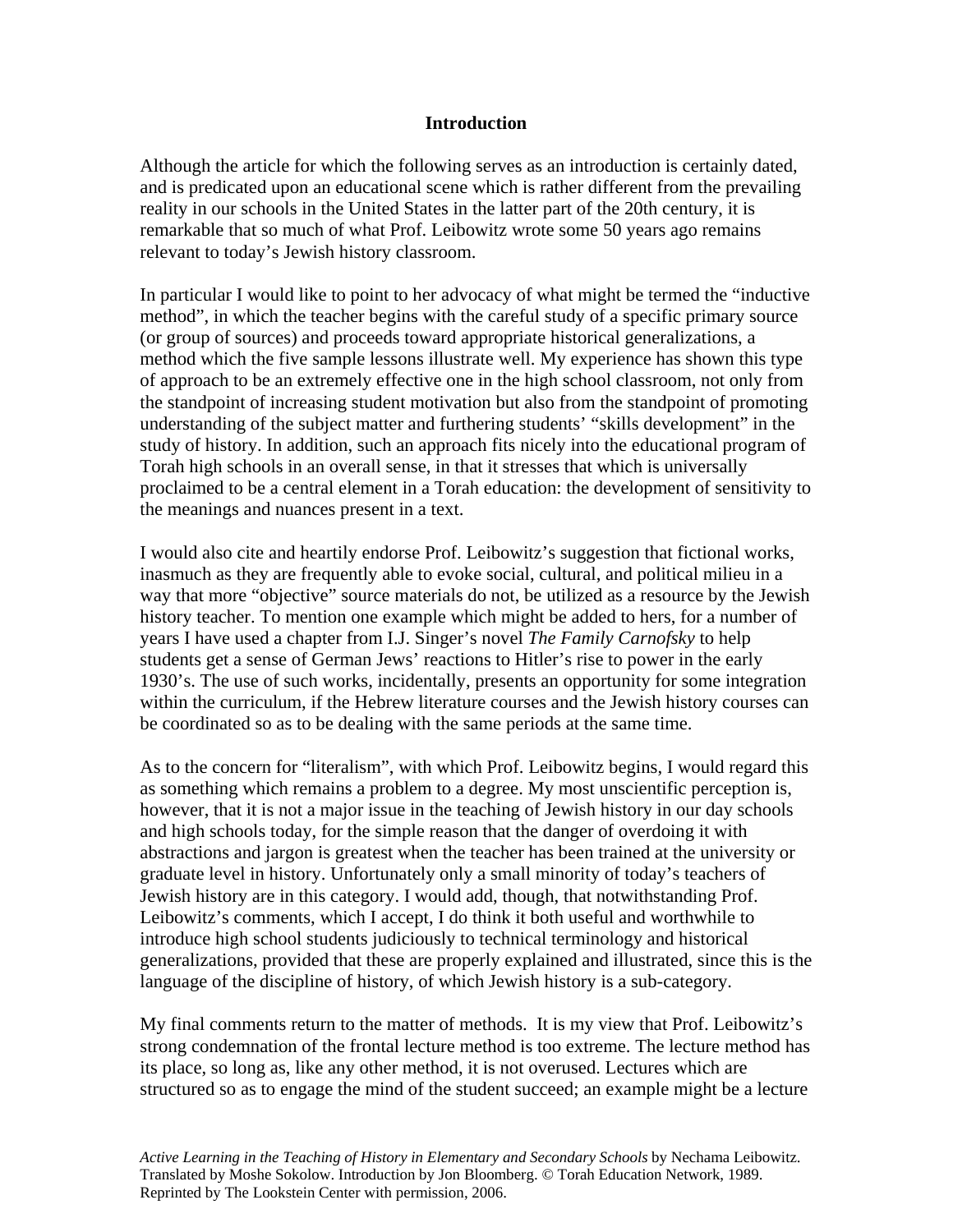structured around three or four provocative questions to which the teacher suggests and evaluates possible answers. It should be added that, thankfully, Prof. Leibowitz's survey of conventional teaching methods in Jewish history is out-of-date; I have never encountered, for example, a teacher who employs the "textbook lesson". Today's skilled teachers, moreover, use additional methods which are extremely useful in overcoming the problem of student passivity. In particular I would mention the use of role-playing, either by individual students or by groups of students; this is an enormously effective way to get students involved in what they are studying. Also worthy of mention is the discussion method, in which students discuss and issue, not just the meaning of a text; this can be a particularly valuable tool for promoting critical thinking skills, since students are asked to present their own views, while considering and evaluating the merits of the views of their classmates (and their teacher!).

In conclusion, let me emphasize that the use of someone else's methods, strategies, and approaches always requires individualized adaptation to one's own strengths in terms of knowledge and teaching style. Teachers reading this article are urged to adapt its suggestions and to apply them in a way which will work successfully for them in their own classrooms.

Jon Bloomberg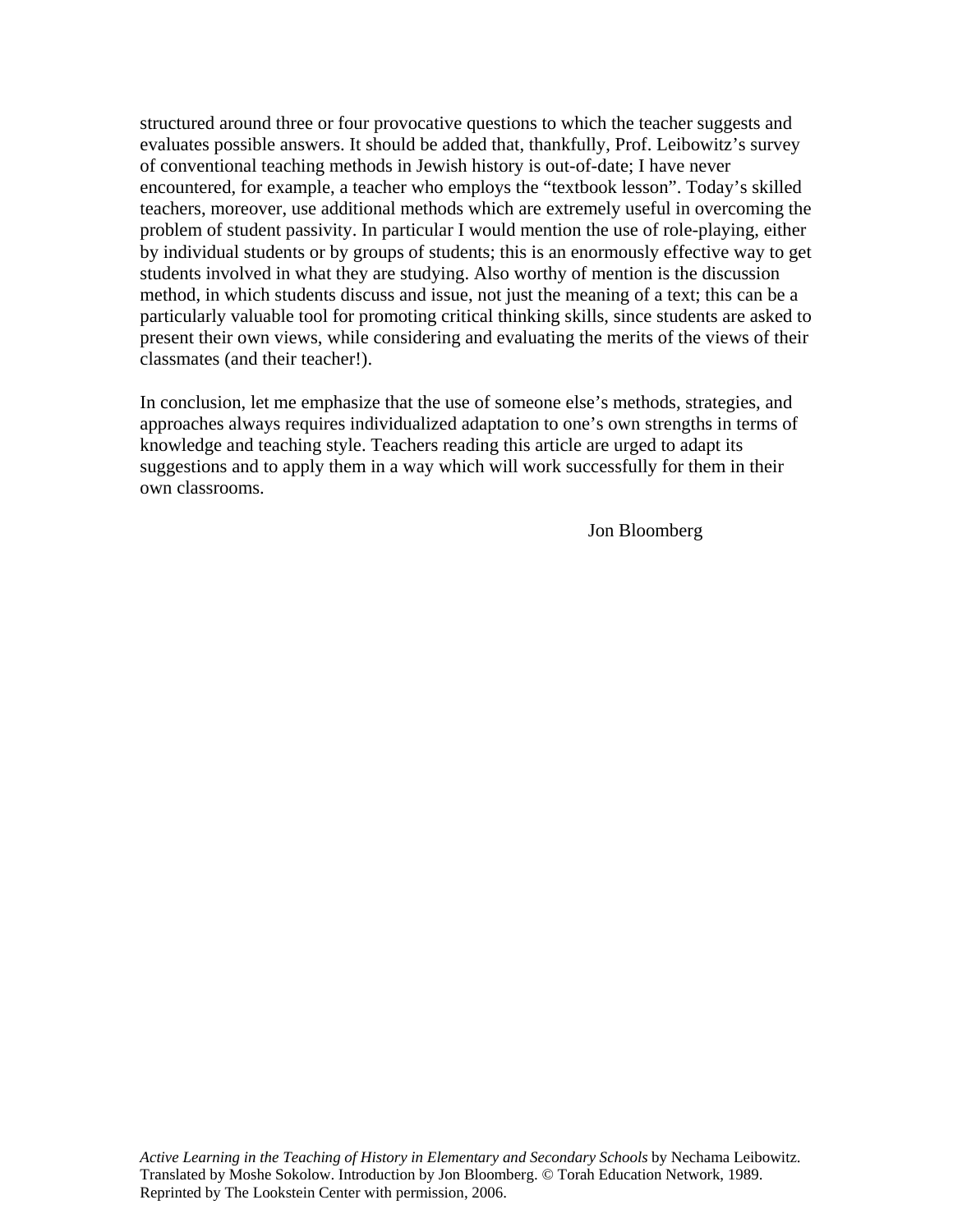### **Primary-source Anthologies: A Selected Bibliography by Period**

### **Post Biblical and Rabbinic Period**

- 1. N. Glatzer, ed., *The Judaic Tradition*
- 2. F. Kobler, ed., *Letters of Jews through the Ages*, v. 1 (Each of the above contains one section on this period)

#### **Medieval Period**

- 1. I. Abrahams, ed., *Hebrew Ethical Wills*
- 2. I. Agus, *Rabbi Meir of Rothenburg*
- 3. R. Chazan, ed., *Church, State, and Jew in the Middle Ages*
- 4. B. Z. Dinur, ed., *Yisrael ba-Golah* (10v.)
- 5. S. Freehof, ed., *A Treasury of Responsa*
- 6. F. Kobler, ed., *The Jew in the Medieval World*
- 7. N. Stillman, *The Jews of Arab Lands*

#### **Modern Period**

- 1. W. Ackerman, ed., *Out of Our People's Past*
- 2. Y. Arad, Y. Gutman, and A. Margaliot, eds., *Documents on the Holocaust* (*Yad VaShem*)
- 3. L. Dawidowicz, ed., *Holocaust Reader*
- 4. N. Glatzer, ed., *Modern Jewish Thought*
- 5. A. Hertzberg, *The Zionist Idea*
- 6. P. Mendes-Flohr and J. Reinharz, eds., *The Jew in the Modern World: A Documentary History*
- 7. I. Rabinovich and J. Reinharz, eds., *Israel in the Middle East*
- 8. M. Schapps, *A Documentary History of Jews in the US: 1654 1875*

J. B.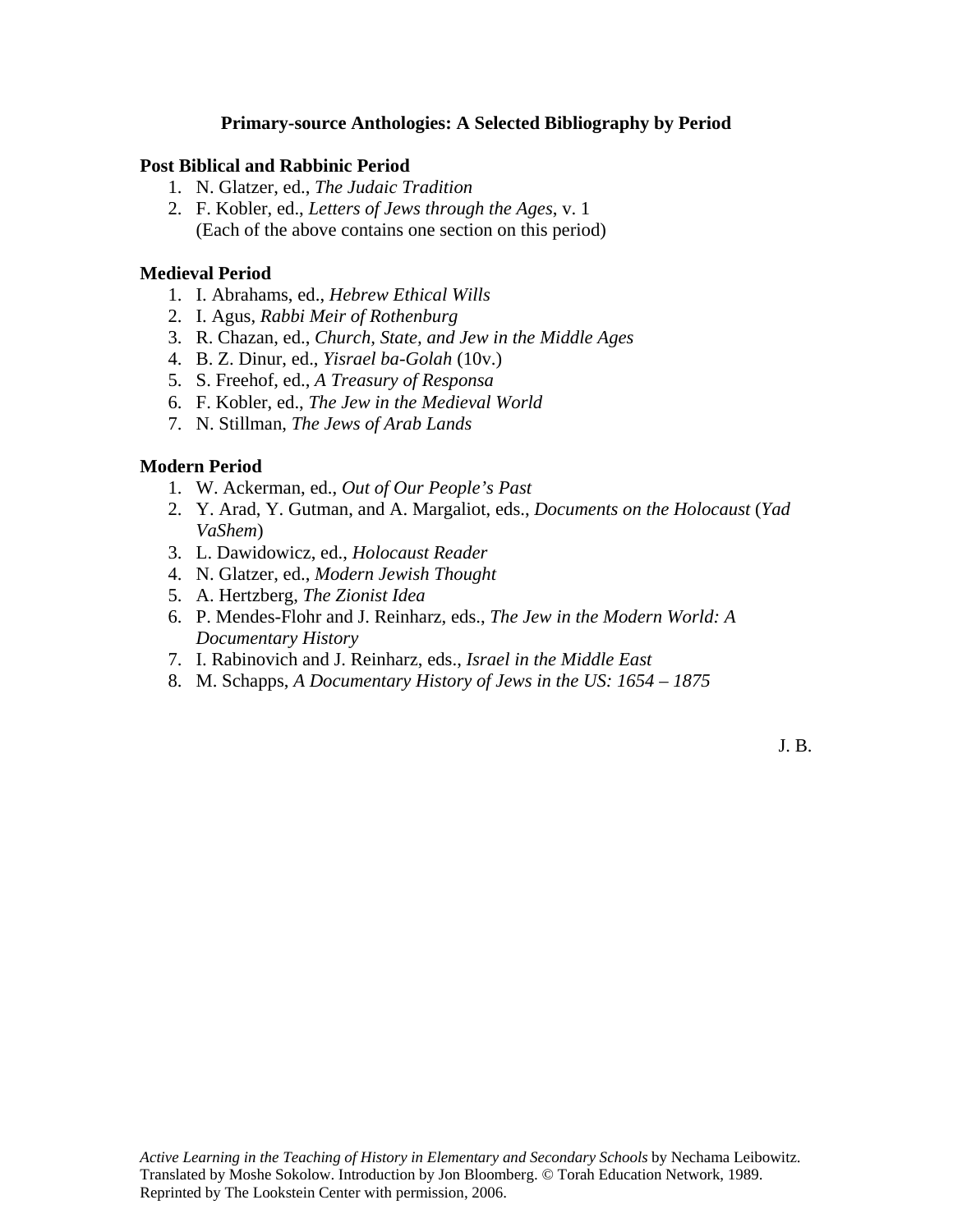### **Preface**

There are two major dangers which always lie in wait for the teaching of history and it requires great caution and special shrewdness to avoid them:

- A) The absence of contemplation, the empty exaggeration, the abstraction and generalization of expression; in a word - literalism.
- B) The absence of activity on the part of the student; in a word passivity.

## **A. Literalism**

Of all the school subjects, it appears to me that none is taught in such opposition to the age old demand for analysis and anti-literalism as history, and not only in our midst but throughout the world. Even before Pastalucci schools were fighting for analysis, for illustration, and from its inception the new Hebrew schools (as opposed to the Cheder) took pride in analysis and fought against the empty conceptualization devoid of tangible illustration. Only in the study of history does empty exaggeration rule the day. If, in the study of Bible, the modern teacher makes fun of the "Melamed" who explained "eilon ve-'alah" as: 'a type of tree," and "tziyim ve-'iyim" as: "an animal," and does not rest comfortably until he explains them to his students and exhibits them at least in picture form or drawn on the board (even though sometimes the recognition of the noun neither adds to nor detracts from the understanding of that prophecy or psalm, and, quite to the contrary, it is liable to deflect the students' interest from the main object, which is the idea), in the teaching of history the teachers feels free of the need to illustrate and he allows his lectures, the text book, and the students to use such generalized expressions and empty and vague words that no student can imagine anything when he says them other than the way the letters look when they are spelled.

With us, as with other nations, history teachers and text books—even in elementary schools are permitted to use such expressions as: "the economic collapse which followed the change of government," "the high cultural status," "the influence and mutual fructification of the two cultures, the Jewish and the Arab" ( $7<sup>th</sup>$  grade); "The Hellentism which led our youngsters astray"  $(6<sup>th</sup> grade)$ , and many like them. An American  $pedagogue<sup>1</sup>$  $pedagogue<sup>1</sup>$  $pedagogue<sup>1</sup>$  who deals with the subject of history reports that the reason –supplied by the textbook—for the Puritans' emigration to America, is "because they couldn't behave as they wished in their own country," and faithfully guarantees that in many classes the teacher will accept this answer from his students with complete satisfaction and without requiring any supplement.

While it is clear that the study of history does not allow illustration, contemplation and exhibition of subject matter to the students to the same degree as they are feasible in natural science or civics, does that mean we must conclude that they are entirely impossible and abandon our search for means of bringing the subject to life, illustrating it and exhibiting it before the student to observe and contemplate it with his minds' eye?

<span id="page-5-0"></span> $\overline{a}$ <sup>1</sup> Henry Johnson: *Teaching of History in Elementary and Secondary Schools* (NY, 1920)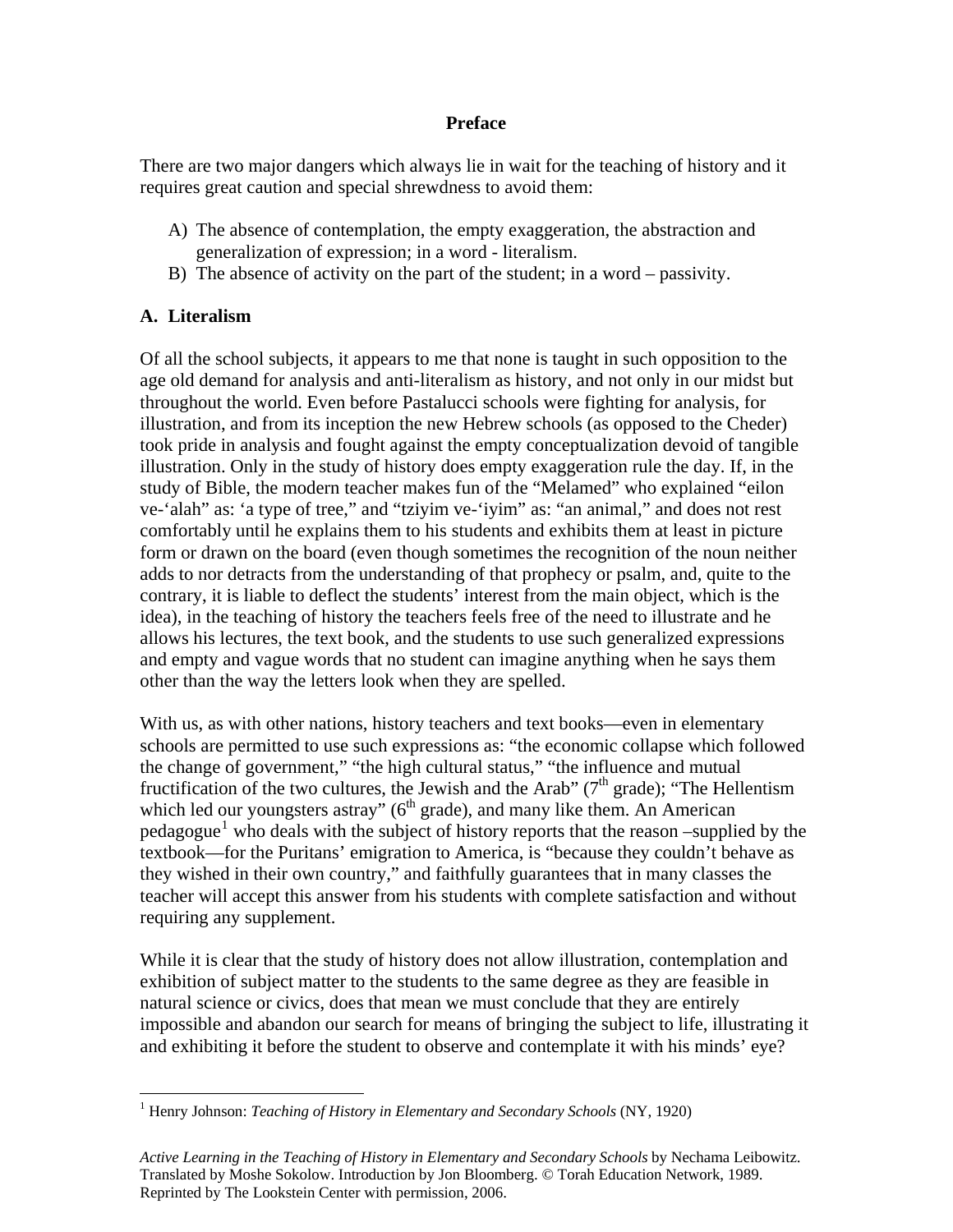### **B. Passivity[2](#page-6-0)**

It would appear that no school subject paralyzes the student's independent activity as does the subject we are discussing. The student's entire activity consists, most of the time, of repeating the words of the teacher or the text. It makes no difference whether he is in the  $6<sup>th</sup>$  grade in elementary school or in an upper high school grade; in both cases the student sits and remains silent. In other subjects—even outside of natural science—the opportunities for independent work and activity are obvious. The *Tanakh* student can wrestle with a difficult verse (rough comparison with other subjects, by analysis of commentaries, rational deliberation and his own knowledge of grammar) and pave the way towards his own interpretation; in learning a foreign language he can approach comprehension by means of a dictionary and a grammar book; an in mathematics he solves equations and problems by utilizing rules and forms which he has learned.

In all other subjects we can see the student activating his spiritual abilities and training them, while in studying history we see him sentenced to be the recipient, the one being influenced, the silent one. All work is done by the teacher, only the reception and memorization—the unproductive and uninteresting part of the job—are done by the student.

Must the situation be this way?

 $\overline{a}$ 

The three conventional ways to study our discipline—both in our and other types of schools—have impeded the demand for observation, contemplation, internalization, the creation of a (learning) experience for the student, on one hand, and the strengthening and training of his skills, on the other.

(1) The first approach—which held sway in the past, even the near past (some would whisper: it still exists!), primarily in European countries—is the presentation of new subject matter by the teacher's frontal lecture. I shall not waste words on its negative aspects since it has been well criticized in didactic literature. Many have pointed out its drawbacks, every language of explanation has been used to point out—through bitter experience—that this approach is not useful either for formal goals, since it does not teach the student to work or think, nor for material goals, since the material presented in lectures is not absorbed and, in general, leaves no impression in the students' heart, not

<span id="page-6-0"></span> $2^2$  That method of teaching history which truly wishes to introduce "activity" and "contemplation" (borrowing the terms from natural science, transferring them without change, and applying them to our subject), but which concerns itself with pictures and diagrams of furniture, buildings, and clothing of different periods, or their manufacture by the students out of clay, cardboard, etc. – is clearly not a method of teaching history (which is a discipline of the humanities) but for teaching the history of objects and manufacture. Even if this has, from time to time, a value for the understanding of history – there is certainly no being satisfied with this alone, nor making it the focus (of a lesson).

The entire method only came about on account of an erroneous understanding of the application of the term "contemplation" to the discipline of history and of the restriction of the term "activity" to manual crafts which have almost no place in this discipline.

Details about this method and its application in schools may be found in Ulr. Peters: *Methodik des Geschichtsunterricths an hoheren Lehranstaldten* (Frank. a.M., 1928). 14-15.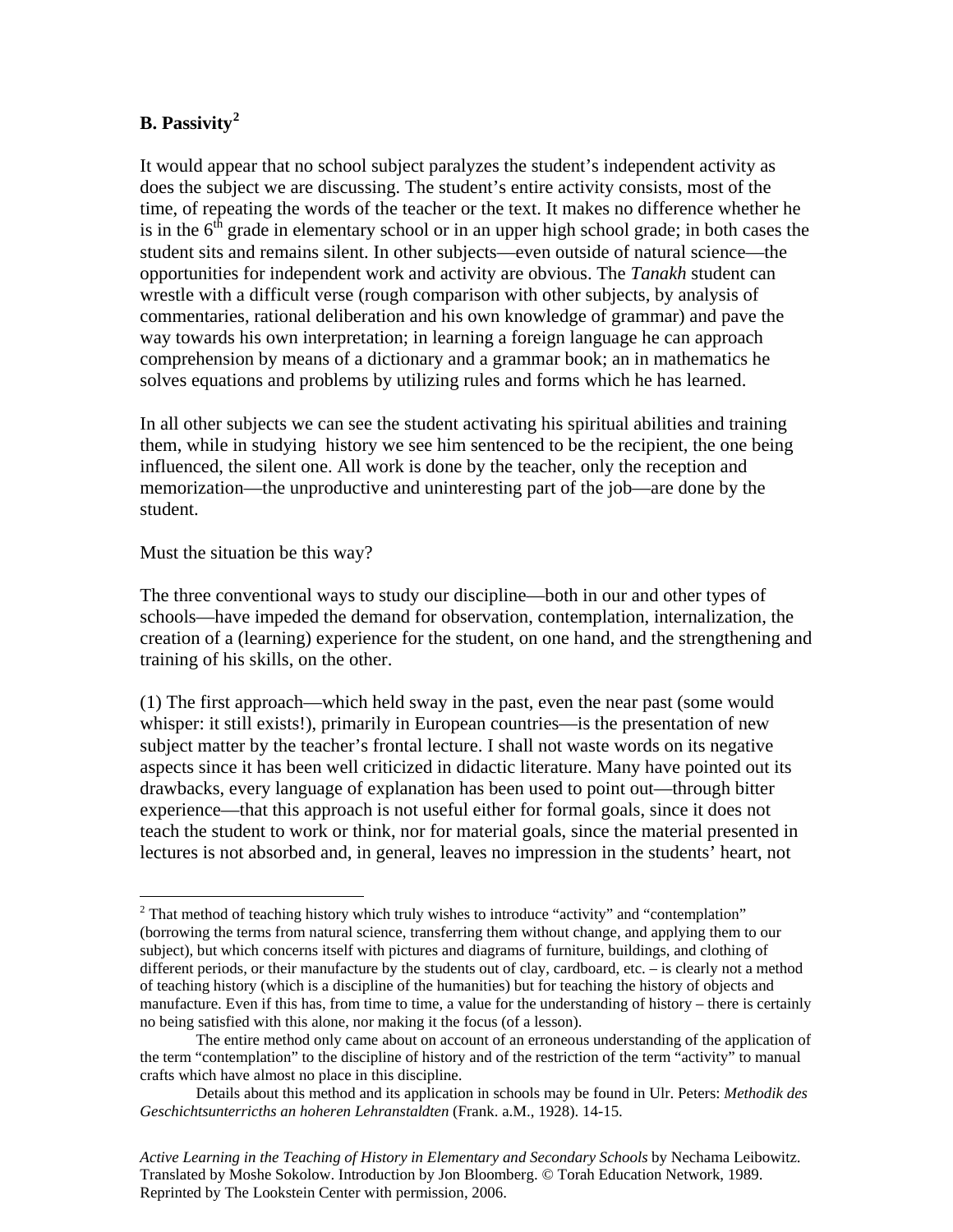even while the class is going on!<sup>[3](#page-7-0)</sup> Even if, once in a while, the material is swallowed up, it is spit out as soon as the lesson is over. In spite of all the above, while the frontal lecture has been chased out of all didactics it still cannot be budged from the teaching of history.

(2) The second approach to obtaining new material is reading the textbook during class and giving explanations after the teacher's every pause. The "textbook lesson" rules the day in America, and it has some followers in Israel, too.

Yet, there is a rule in didactics that learning occurs primarily from the individual, specific case and not from generalizations (this is well known to propagandists who in order to impress even an audience of adults by describing the troubles and suffering of a group, prefer to describe the predicament of an individual or single family in that group in order to play on their emotions), while summations which are lacking all the contemplative points which could possibly leave a lasting impression on (the student's) mind.

As we approach the lower grades and the need for observation and tangible illustration grows greater, the textbook gets even more brief and, in its desire to limit itself to the unimportant and fundamental, it becomes increasingly general, noncommittal, and bland. If we were to say—as the older methodicians advised—that the teacher should provide, from time to time, the tangible, individual material and place flesh and skin on the skeleton of the textbook, then there is no difference between this approach and the frontal lecture and all the criticism we noted above applies here, too.

In addition, the method of annotated reading does not suit textbooks at all, rather source books, such as *Tanakh*, *Mishnah* and literature, because those books were not written for schoolchildren and they require explanations, or because they have to be read very closely and between the lines. Textbooks, on the other hand, are written from the outset for schoolchildren in a simple, comfortable style which demands no penetrating analysis.

(3) The third approach, which was followed in most German schools before the war, is the developmental approach. The teacher does not lecture on all the material, rather he relates some of the parts and asks the students questions about causes and results, the sequence of events and their relationships. This way the teachers "extracts" the new material from the students.

This approach, while it appears to activate the student and converts him from silent to speaking, is really an illusion. The teacher isn't "extracting" from the student but depositing the desirable answers into his mouth, by means of his questions. The student

 $\overline{a}$ 

<span id="page-7-0"></span><sup>&</sup>lt;sup>3</sup> Even if we assume that the teacher is an exceptionally gifted lecturer who can excite the students and motivate them, in any event the strong effect he may be able to create at the start of the school year will surely wear off after a few weeks on account of the repetition of these periods of excitement on fixed days and at fixed time each week. By the second month of the school year the students' interest and excitement will dissipate and their place will be taken by a gentle sweet sleep just like every other class which depends upon frontal lecturing.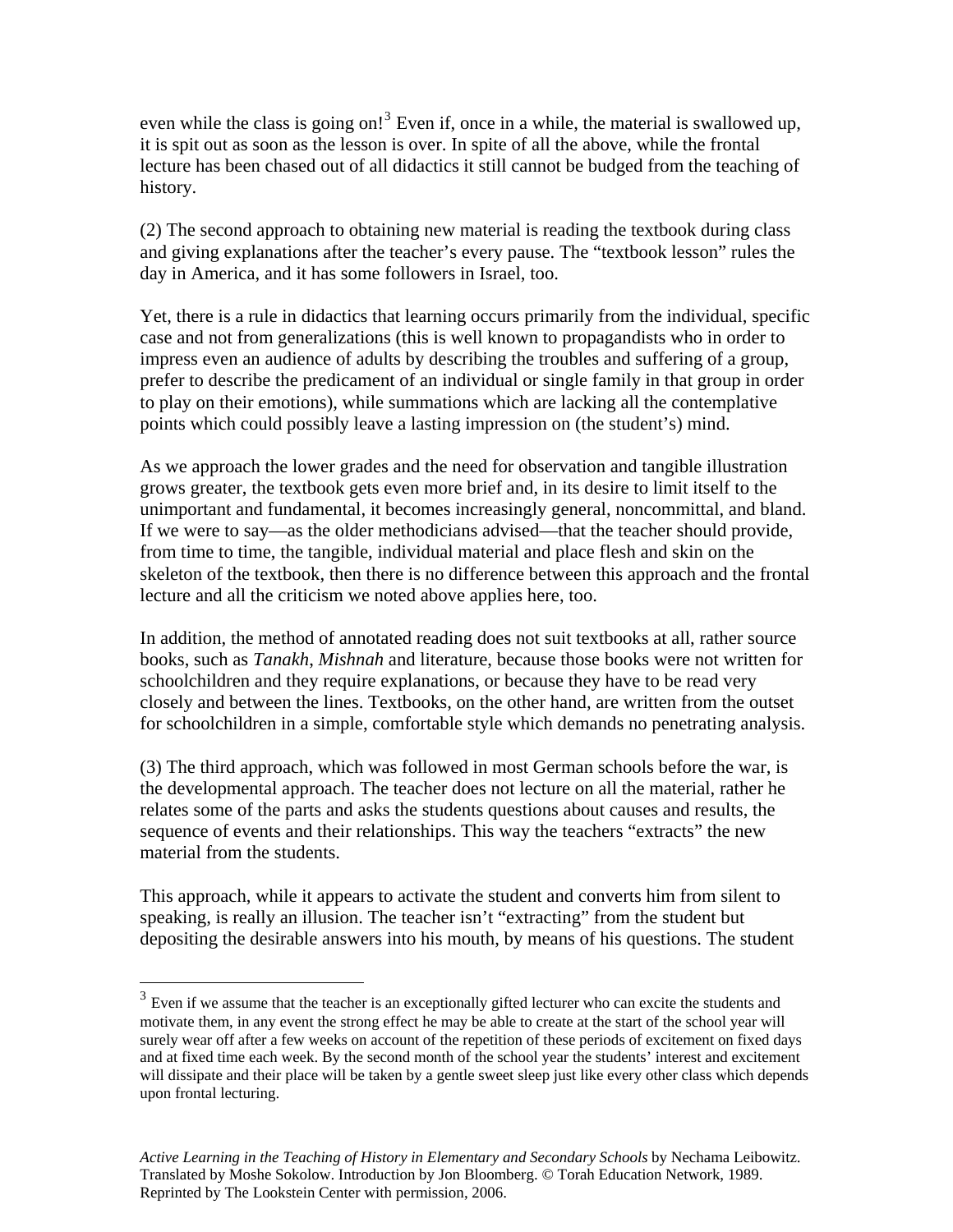does not have to think and his answers are not born of his spiritual endeavors but they are simply what his teacher wants to hear – like a mechanical echo of the teacher himself. (Students who are accustomed to learning by this method develop a kind of sixth sense by which they guess the answers the teacher wants and they can answer without any thought.)

Besides this, it is worse than the other two approaches on account of the lack of truth in it, and on account of the false impression it conveys that historical occurrences do not have to be studied from documents or traditions (oral or literary), rather they can be arrived at by rational deliberation, and logical analogies (like mathematics, for instance). In doing so, this approach falls wide of the mark set by its own discipline.

"The emotional and intellectual participation of the learner in the experiences of (past generations,"<sup>[4](#page-8-0)</sup> without which there is surely no value in studying one's national history, cannot be achieved by means of any of these three approaches. Not emotional participation, since how can the student feel the experience, how can his passion be kindled, if instead of showing him fathers, mothers, and children; a particular tailor, butcher or tanner; living conditions improving or impoverishing; persecutions, emigrations, studying Torah and dying for her; instead of flesh and blood human beings like himself and his father – he is fed "situations," "social strata" (high and low), "regimes" (social and economic) which are either "strengthened" or "collapsing", and with all this, lines and lines of names, names, names...

Nor is there room here for intellectual participation since the student has no opportunity to think, to understand, to comprehend, to distinguish between things or compare them to one another, because everything is generously provided to him ready-made and all he has to do is listen repeat, and remember.

In the following five examples of lessons for both elementary and secondary schools, I would like to demonstrate different approaches to the study of Jewish History by which means it is possible, I think, to avoid the mistakes described above and to meet the requirements of which I spoke. These approaches: the use of a single source, a group of sources, belle lettres, a source and belles lettres, are not novelties and in didactic literature.<sup>[5](#page-8-1)</sup> One can find instructive examples from general history or from an author's

 $\overline{a}$ 

<span id="page-8-0"></span><sup>&</sup>lt;sup>4</sup> B. Dinabourg ( = Ben Zion Dinur). "The Last 100 Years in our Schools," supplement to *Davar* #2209; 24 Av 5692.

<span id="page-8-1"></span><sup>5</sup> Keating: *Studies in Teaching History in Secondary Schools* (London, 1927), which cites many examples of the use of sources, and written exercises based on sources, for the middle high-school grades. Cf., in particular, E. Willmanns: *Die Quelle in Geschichtsuntericht* (Berlin, 1932), for the high-school.

The teacher of Jewish history will find particular intest in the lesson about the battles of the Hasmoneans –based upon 1 Maccabees cpt. 1—brought in the *Lehrerbuch zum Grundrisss der Gesch. Fur Oberstufe* (Der Neue Geschichtsunterrichts, Band I; Teubner, 1929).

A good, detailed example of the use of ancient literature can be found in an interesting book by Kaweran: *Alter u. neuer Geschinchtsunterricht* (1925).

The first and last book on this list—and all other mentioned in this article—can be found in the national library in Jerusalem.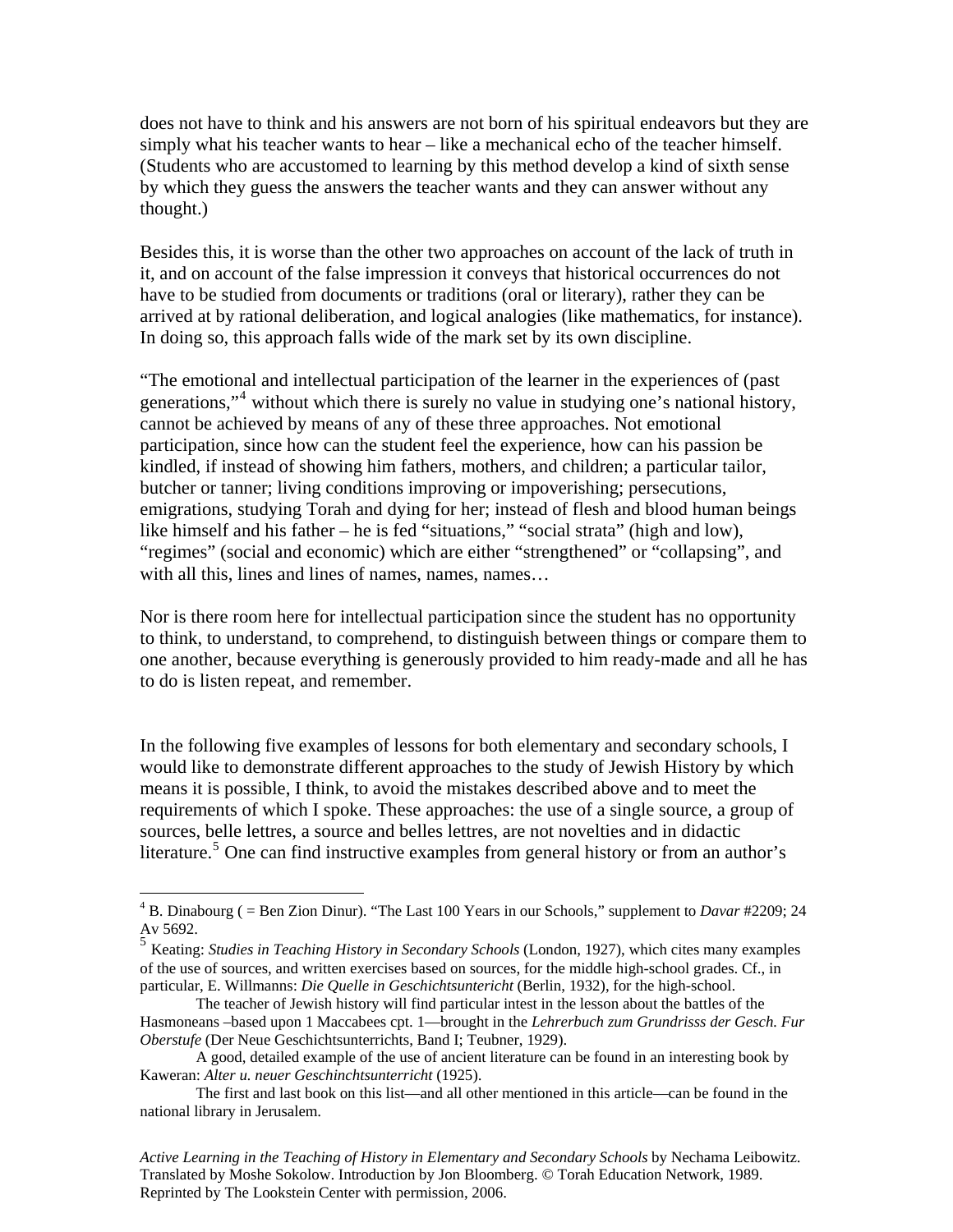national history. Rather, the conditions in those authors' countries are different from our own; they have historical chrestomathies, booklets of sources for every era and of every type, and numerous reference books which make the work of the teacher much easier.

I should like to show by means of these examples that even if we lack all these we can use these approaches, in any event, even before we acquire all the means at the disposal of the teachers abroad. All these lessons were given once or several times in class during the past years and are, therefore, the fruits of experience and not of imagination.

The sample lessons are:

 $\overline{a}$ 

- (a) the activities of the men of the Great Assembly  $(6<sup>th</sup> grade)$
- (b) life of the Jewish villager in  $18<sup>th</sup>$  century  $(8<sup>th</sup> \text{ grade})$
- (c) the kidnapped children  $(8<sup>th</sup> grade)$
- (d) the essence of Hassidism (Upper high school)
- (e) the Jewish question at the Congress of Vienna (Upper high school)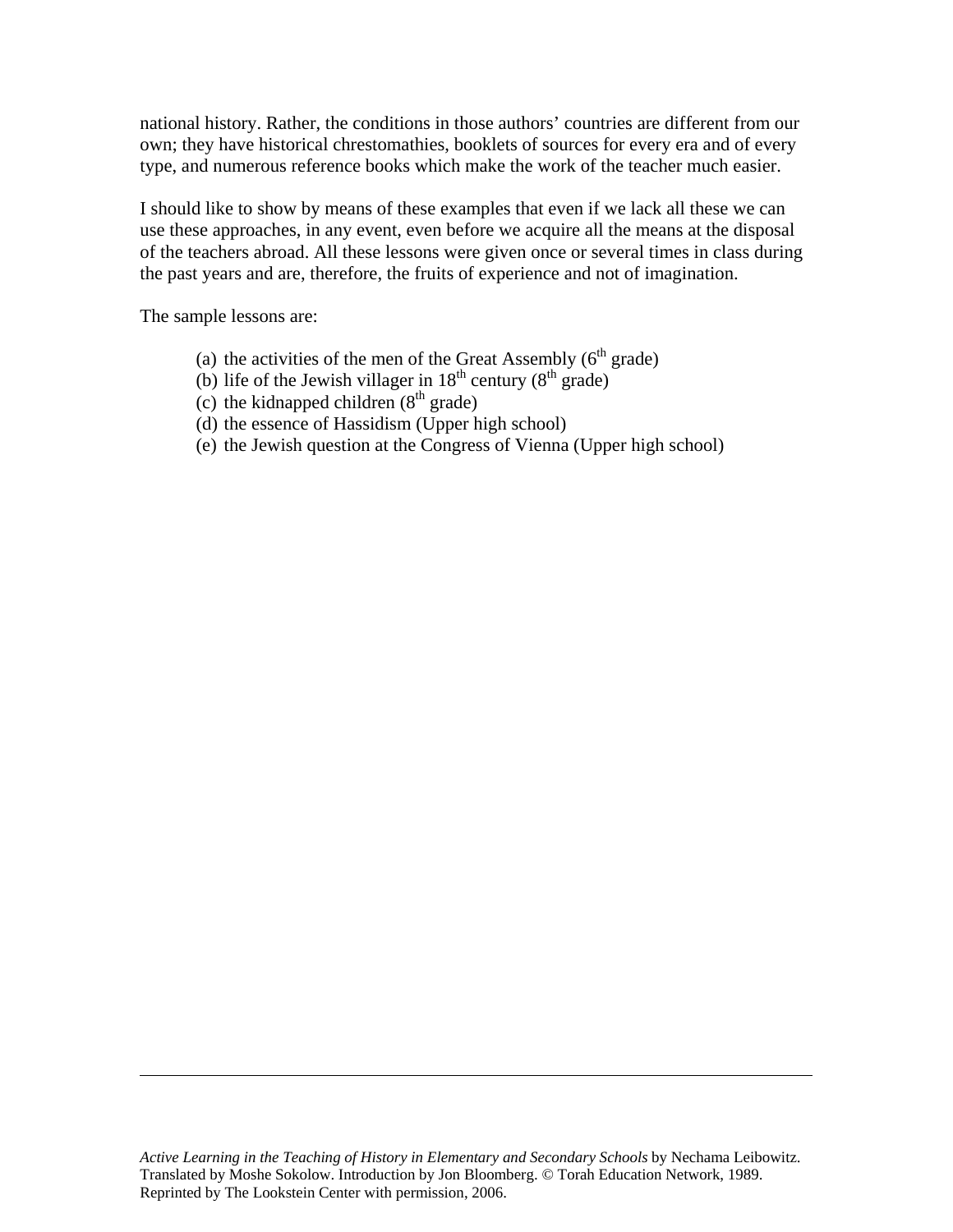# **Lesson 1: The Activities of the Men of the Great Assembly (6<sup>th</sup> grade)**

 I have deliberately chosen material without wars, or other tangible activities such as building cities or discovering countries, and without names (those same names which often are of so much help, particularly in our area, in creating for teacher and student a false sense of knowledge where none really exists), but abstract material, since my intention is to demonstrate how abstract material, too, can be made tangible.

Let me stipulate that the purpose of the lesson is to impart to the students a concept of the activities of the Men of the Great Assembly, and to demonstrate that they desired "to educate the people through worship and deed, to realize the ideals of Torah in their national life in such a manner that Judaism would not longer be monopolized by a few but would become the possession of the general public in a form which each and every person will find suitable."[6](#page-10-0)

When students are learning new material, it is good to first pose a question to them and then present the new material as an answer to that question. Otherwise we teachers appear, all too often, as someone trying mightily to solve a great problem for a friend while the friend doesn't feel it is problematic at all. It is even better if the teacher doesn't actually pose the question but directs the class in such a way that the question arises by itself. Although, in truth, it is the teacher who is stimulating the questioning, the students will feel as though it were their own and that will arise their interest.

For this purpose it is good, perhaps, to begin this lesson…by reading Nechemia 12: 15-16 (which begins): "In those days I saw people in Judea threshing wheat on Shabbat," etc.<sup>[7](#page-10-1)</sup> (I presume that these verses are not new and that they were studied in previous lessons.) Immediately thereafter the teacher should read aloud the following passage from I Maccabees 2, 32-41:

"They (the Greeks) arose, suddenly, to fall upon them on Shabbat saying to them: how long will you refuse to obey the King? …And the men in their midst did not raise their hands to hurl a stone or to silence them…and they fell upon them on Shabbat and killed all those in the cave."

The teacher should indicate the number of years which had elapsed between the two

 $\overline{a}$ 

<span id="page-10-0"></span><sup>6</sup> Talmudi: "The Talmud", *HaShiloach* 7, 496.

Clearly all analyzes of the relationship of the Great Men of Assembly to the Soferim and the latter Prophets—or whether the Great Men of Assembly and the Soferim are identical—have no place in elementary school. It is also possible to posit a different goal for this lesson but that is not my concern now. My intention is only to show the ways which can be taken to insure that the teacher's goal (whatever it is) won't remain unachieved but will be made into a reality.

<span id="page-10-1"></span> $<sup>7</sup>$  There is no need to describe, necessary, and even easy to teach the era of Ezra and Nechemiah in</sup> elementary school through selected chapters. I deliberately did not want to bring a model lesson from this period because it is methodologically simple and straightforward. The chapters concerning the building of the walls and the opposition of the Samarians, etc., have all the necessary ingredients for a vibrant lesson, close to the child's heart.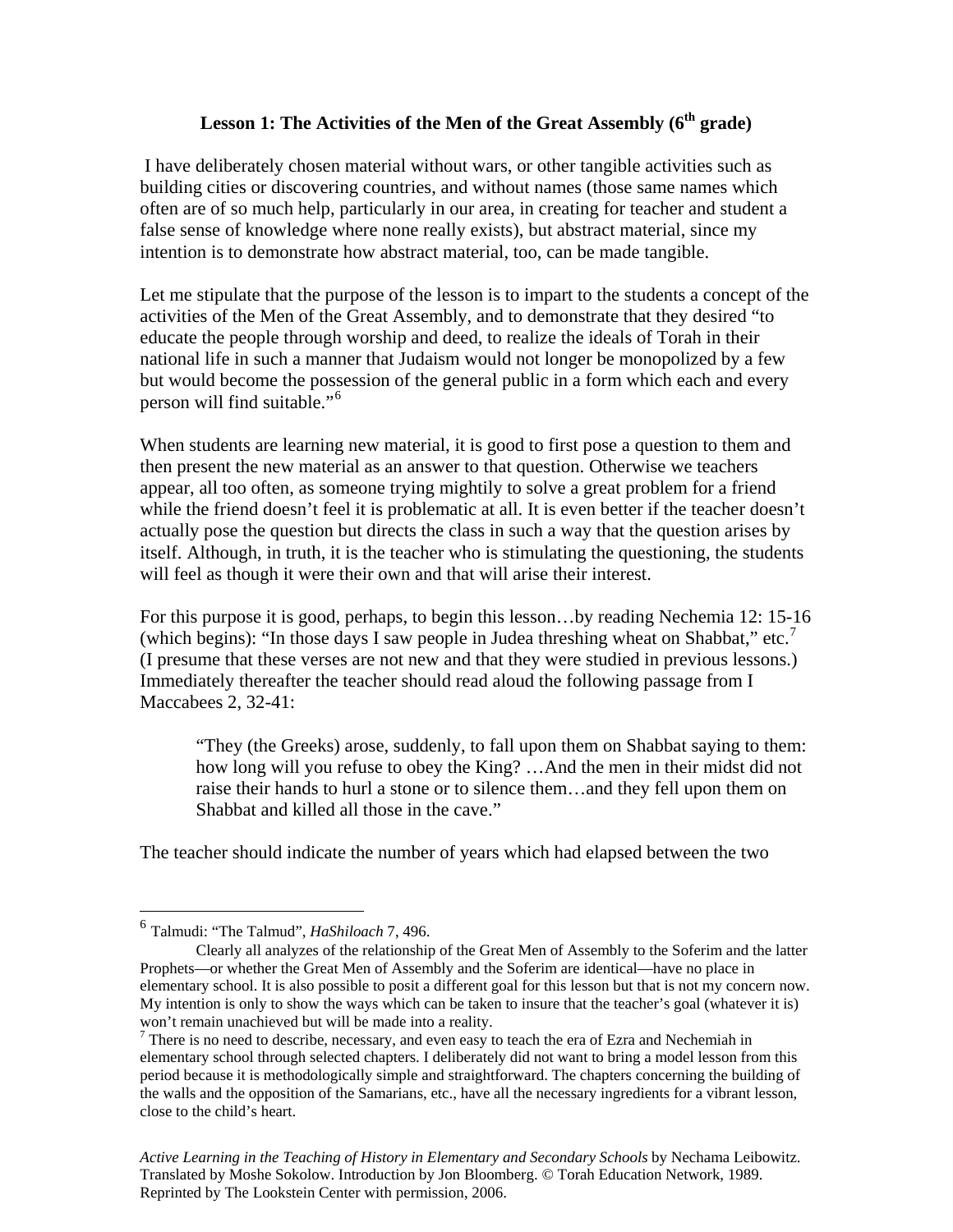incidents and since numbers don't signify much to children in this grade, he should concretize the number by counting the number of generations or the like.

After the preliminary reading—and certainly after a second reading—the question should arise in the class regarding the striking change in the nation's attitude towards Shabbat. Immediately the class will take a critical attitude: How can we speak of "the nation" when we don't know whether everyone behaved this way? (Students at this early age and not only at this age—are quick to offer superficial generalizations and the battle against this must begin in the lower grades. If you draw the class' attention to this error, it will try itself to correct these kinds of mistakes. Here we are helped by a psychological factor: the joy in catching someone—even oneself—in a much repeated error; the joy of making progress.)

The question regarding the instruments of this change leads us to the question of the people's leaders and educators between these two eras and to the means they employed to exert their influence. At this point it is possible to review, briefly, the means and activities utilized by Ezra and Nechemiah. Now we come to the main part of the lesson, to the presentation of new material: What were the means used by the leaders who followed Ezra and Nechemiah? Here there is a need to supply the student with facts; it is not the place for deliberation or for questions and answers.

Each student should be given a sheet with the following four texts:

א) עשרה תקנות תיקן עזרא שקורין במנחה בשבת וקורין בשני ובחמישי ודנין בשני ובחמישי (בבא קמא פב,ע"א)

ב) אנשי כנסת הגדולה תקנו להם לישראל ברכות ותפלות קדושות והבדלות (ברכות לג,ע"א)

ג) עמדו נביאים שבירושלים וקבעו כ"ד מעמדות כנגד כ"ד משמרות כהנים ולווים (תוספתא תענית ד', ב )'

אלו הן מעמדות לפי שנאמר " צו את בני ישראל ואמרת אליהם את קרבני לחמי לאישי ריח ניחוחי תשמרו להקריב לי במועדו". וכי היאך קורבנו של אדם קרב והוא איננו עומד על גביו? התקינו הנביאים הראשונים כ"ד משמרות. על כל משמר ומשמר היה מעמד בירושלים של כוהנים, של לווים ושל ישראלים. הגיע זמן המשמר לעלות- כהנים ולווים עולים לירושלים, וישראל שבאותו משמר מתכנסין בעריהן וקורין במעשה בראשית. (משנה תענית <sup>ד</sup>', <sup>ב</sup> )'

ד ) כיצד מעלין את הביכורים?

כל העיירות שבמעמד מתכנסות לעיר של מעמד ולנין ברחובה של עיר ולא היו נכנסין לבתים. ולמשכים, היה הממונה אומר: "קומו ונעלה ציון אל בית ה' אלוקינו". (משנה בכורים ג', ב )'

(ר"ע מברטנורה: כ"ד מעמדות היו בישראל כנגד כ"ד משמרות כהונה. ואנשי המעמד הישראלים היו שולחים מכל ישראל לעמוד על הקורבן עם הכוהנים והלויים שבאותו משמר כל אחד בשבת הקבועה לו. והן נקראין: "אנשי מעמד".)

הקרובים מביאים תאנים וענבים והרחוקים מביאים גרגורות וצימוקים. והשור הולך לפניהם וקרניו מצופות זהב ועטרה של זית בראשו. החליל מכה לפניהם עד שמגיעים קרוב לירושלים. הגיעו קרוב לירושלים שלחו לפניהם ועטרו את בכוריהם. הפחות, הסגנים והגזברים יוצאים לקראתם לפי כבוד הנכנסים היו יוצאים. וכל בעלי אומנויות שבירושלים עומדים לפניהם ושואלים בשלומם: הכינו אנשי מקום פלוני, באתם בשלום. (שם, ג, ג)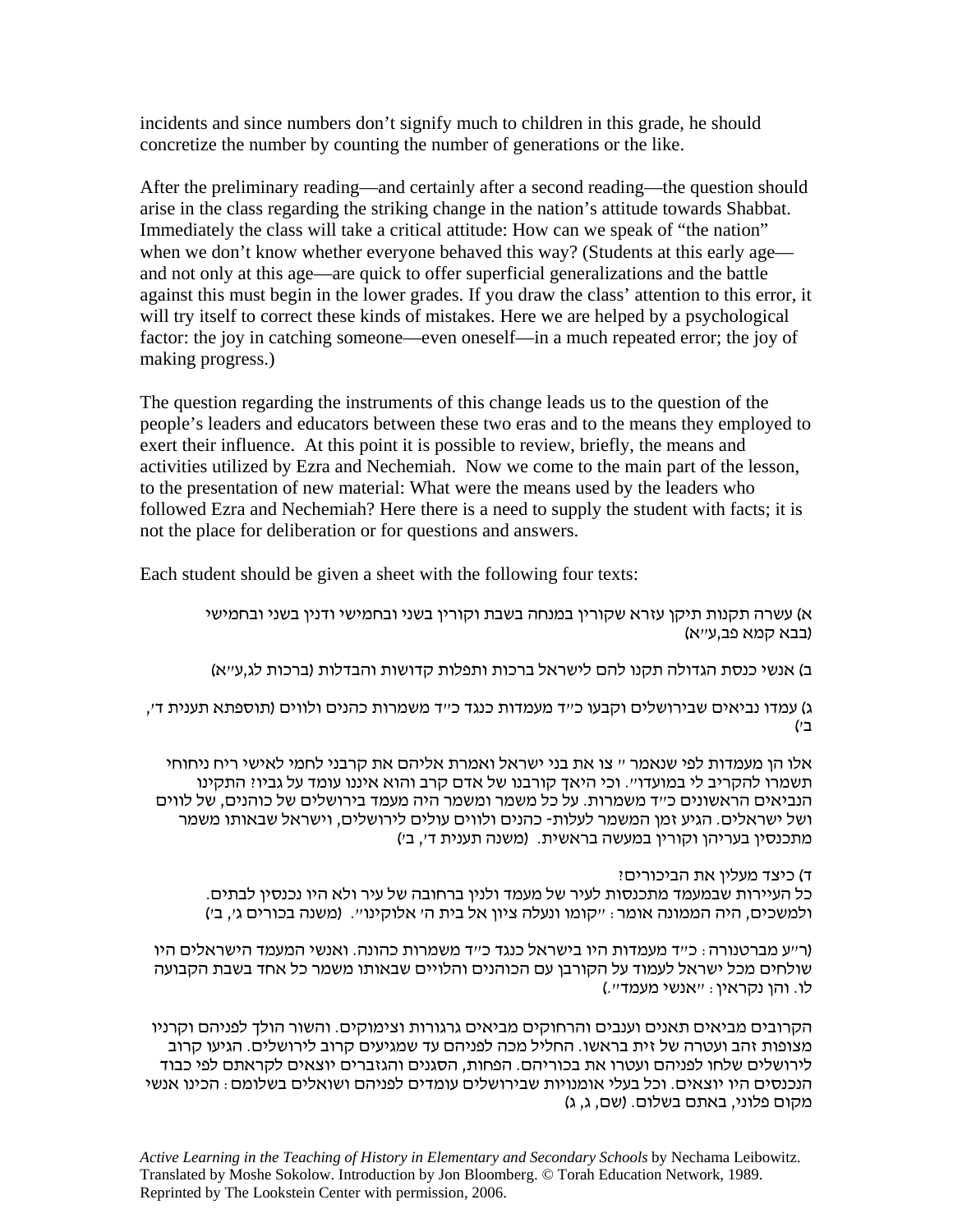Before we begin our analysis, let us examine these texts one by one. Numbers 1 and 2 need no linguistic explanation beyond the word "kedushot" sice the students do not know that it refers to the Kiddush of Shabbat eve. 4 should be known to the students from previous grades since it is printed in  $4-5<sup>th</sup>$  grade readers and is studied in the context of Bikkurim. 3 requires explanation.<sup>[8](#page-12-0)</sup>

Now the class should be asked whether it can detect an overall line or direction among all these four sources, or among some of them. This direction will emerge—bit by bit—from the classroom discussion. Permission to speak should first be given to the more superficial students, those who see the external and obvious. Let them make their own contribution first, followed by the better students, and, finally, the penetrating ones who spot what the others have missed. Finally, the review and summation can be conducted, again, by the moderator or weak students. The Superficial students spot the connection between 3 and 4—an external connection since both mention the Beit haMiqdash and the service connected with it which is performed outside the Beit ha Miqdash but in conjunction with it. The fourth text emphasizes celebration, publicity, mass participation – the participation of the Israelites in the service of God; even if they are forbidden to offer sacrifices, they are given another way of participating.

From this observation, the students—or the teacher—can make the connection to text: The Great Men of the Assembly were not satisfied with the situation (described in 3 and 4, i.e. of "vicarious" participation), so they instituted individual prayer; not only in the Temple, not only in public, but even at home, alone with the family, and including women and children. The value of Kiddush and Havdalah for establishing a pattern of religious life within the family is well-known to every child in whose home they are observed. In any event, it will be easy for the teacher to arouse the feeling of their importance.

Here the students, too, can easily see—even without the teacher's help—that the Great Men of the Assembly intended to beautify and sanctify the Shabbat; not be content with the prohibition of work which, by itself, is negative and spiritually unfulfilling. Afterwards attention should be paid to the institution of Berakhot and Tefillot. What is the value of a fixed text for national unity? What is its individual educational value? When we move along to text we will encounter the value of public Torah reading and of including the whole community in its understanding, and we will recognize that the Great Men of the Assembly were continuing the policy which Ezra began.

 $\overline{a}$ 

<span id="page-12-0"></span> $8\degree$  One must always pay attention that the text which the teacher wishes to use for a history lesson should be easily understood linguistically and thematically so that the lion's share of the time can be devoted to using it for the main purpose of the lesson—learning history. If the text requires many linguistic or thematic clarifications before the class can get to the heart of the matter then it has lost in time whatever it might have gained (in content).

*Active Learning in the Teaching of History in Elementary and Secondary Schools* by Nechama Leibowitz. Translated by Moshe Sokolow. Introduction by Jon Bloomberg. © Torah Education Network, 1989. Reprinted by The Lookstein Center with permission, 2006.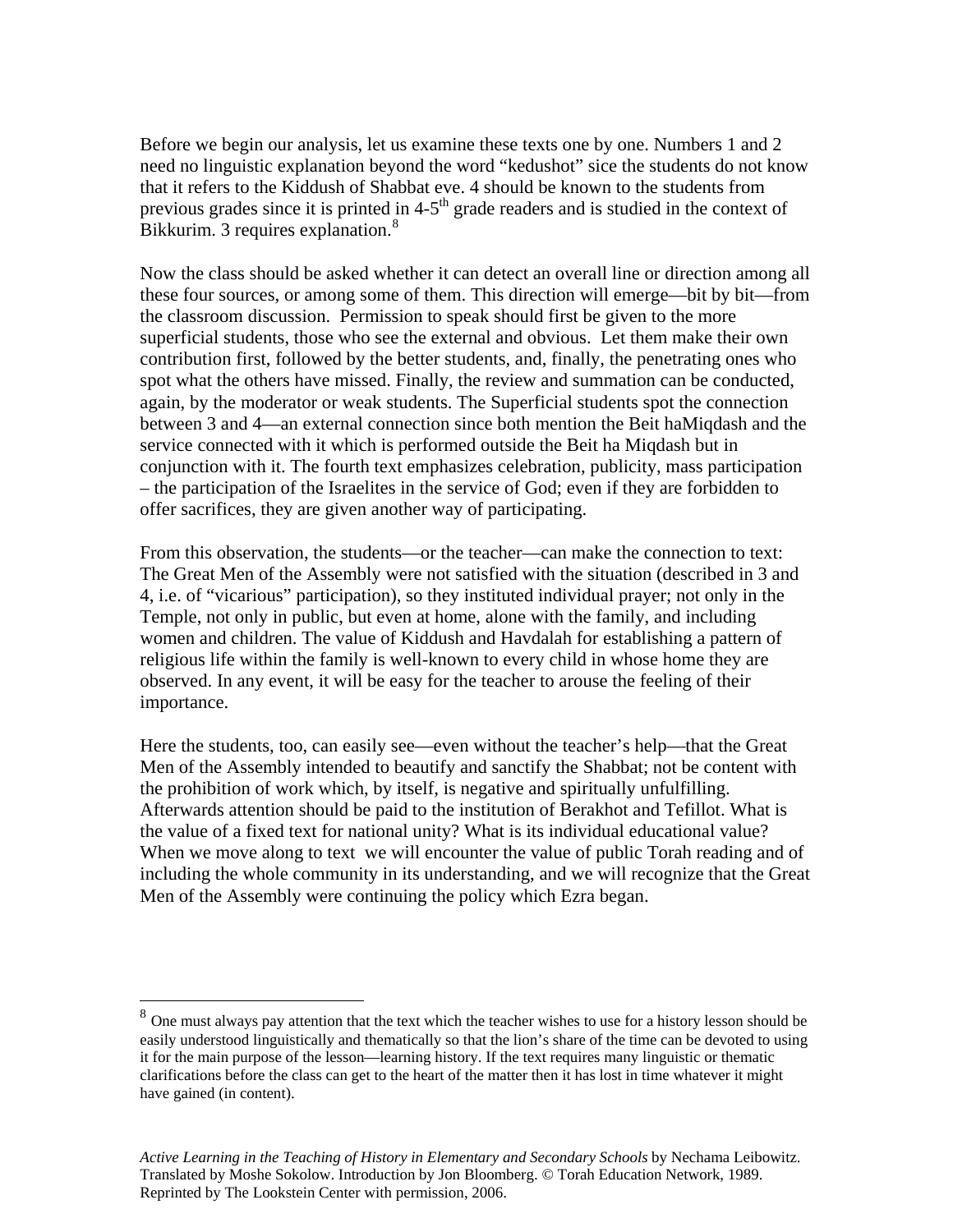One can, of course, follow the opposite course, beginning with Ezra's institution of Torah reading in 1 and continuing with the institution of prayers in 2, and so on. Choose whichever way promises to open the class up and just make sure they don't digress.

### **In conclusion:**

The Great Men of the Assembly tried to bring all the people (not just certain elements) nearer to a life of Torah and to have a knowledge and love of Torah penetrate each and every home, and they are the ones who fashioned the practices which are the most characteristic of the religious Jewish experience down to our own day.

The use of sources in this lesson is not intended to instruct the students in historical analysis, to bring them into the historian's workshop, or to show them how an edifice is constructed of small and scattered stones; none of these purposes suit an elementary school. The sources were cited before the class only to insure that the final conclusion, the goal of the entire lesson, will not be abstract and empty of all meaning –just "words"—but full of insights and capable of awakening in the students desirable associations.

Even though the text, in this lesson, serves as an illustration, it will nevertheless lose all its values—methodologically—if it is brought down only as an illustration (as textbooks habitually cite sources), that is to say after the main abstract has been made by the teacher or by the textbook. In such a case the student only has to listen and absorb the new material which is being served to him in an already crystallized form (by the teacher or the book) and studying the source does not require more than affirming what he has already heard.

This work is not individualized work and deprives the student of any opportunity for activity or thought. The source—if we utilize it—must be given to the student before he knows what he is expected to discover in it, and it really must serve as a source from which the student will draw his knowledge by means of intensive study.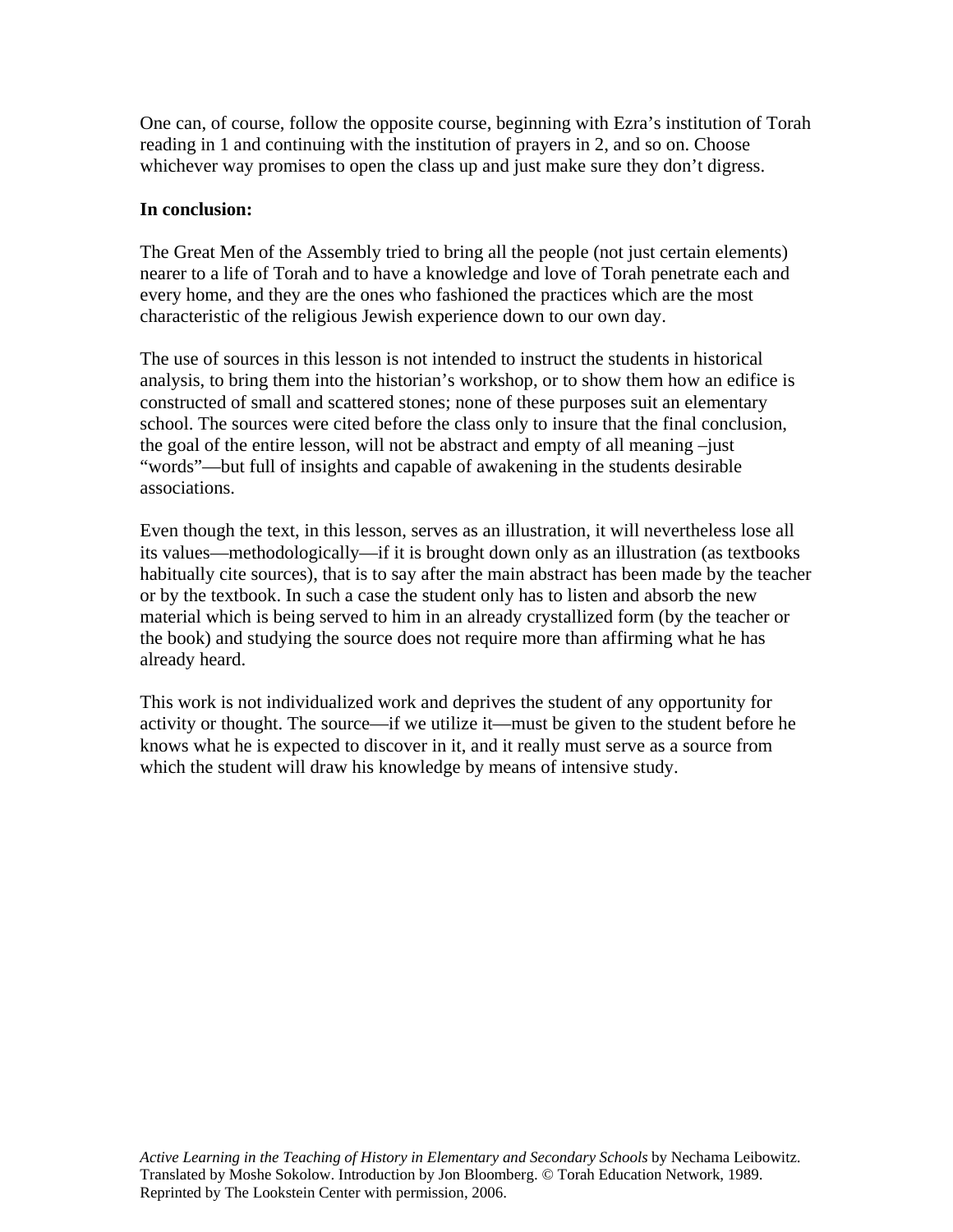# Lesson 2: The Life of the Village Jew in 18<sup>th</sup> Century Poland (8<sup>th</sup> Grade)

The objective here is the same as that of the preceeding lesson: The students' acquisition of concepts through activity – this time carefully utilizing literature.

I shall not expound here on the theoretical question of to what extent literature may be used for the sake of learning history and what are its mandatory limits, advantages and risks, because the objective of this essay is to give examples of applied work. I shall make just one prefatory note: Historical belle-lettres should not be limited to stories or poems woven about historical figures or events.<sup>[9](#page-14-0)</sup> Such stories—even if most of the details they provide or events they describe are actually historical—will make only slight impressions if they do not contain any of the *Zeitgeist*, the spirit of the era under discussion.

For these reasons there is no point in using such books as *Zikhronot le Beit David* despite the fact that children enjoy reading them. There is no cause, of course, for objecting to their being read at home—they will even help in the recollection of the facts—but they will provide no help in understanding an era or its spirit. Preference should be given to historical stories whose heroes are not historical figures but anonymous, and whose deeds are not important historical events but fictional ones, stories about "human nature," providing their heroes belong to the era under discussion and their deeds, thoughts, speech and manners are imbued with the correct *zeitgeist*.

It seems to me that the story *Ba'erev* by Feierberg fills most of these qualifications. (The story was printed in artistic anthologies and its major part—which is important for us was also printed in *Lashon VaSefer* vol. IV which students can easily obtain.) For the purpose of this lesson on Jewish village life in Poland the students should prepare the story at home. A class which is first beginning to study according to this method should be told in advance to look out for specific items. A more experienced class should be told nothing and its students should determine, while reading, what they will have to discuss during the next lesson and they can even be educated to the point where many of them can even prepare the syllabus in advance!

First the students should examine the economic aspect of Jewish life. Through the example of Yosef, the tax farmer, in our story they will clarify the terms: *Mokhsan* (tax collector) and *Chokher* (tax farmer), and through the example of his master, term *Paritz* (squire). What is the attitude of the Paritz towards the Jew? The story says that "he liked him." What does that mean? "He could command him to sing Zemirot of Shabbat before him." Every quotation must be examined from all sides. The students should also read between the lines to discover the meaning of this "liking" and of these dances.

 $\overline{a}$ 

<span id="page-14-0"></span> $9$  This specificity can be found in many methodological books dealing with the problem of historical belleslettres and their place in the study of history. See the book by Keating cited above (#5).

In opposition to this specificity one can read the instructive views of Kaewran: *Sociologischer Ausbau des Geschinchteunterricht* (Berlin, 1921).

*Active Learning in the Teaching of History in Elementary and Secondary Schools* by Nechama Leibowitz. Translated by Moshe Sokolow. Introduction by Jon Bloomberg. © Torah Education Network, 1989. Reprinted by The Lookstein Center with permission, 2006.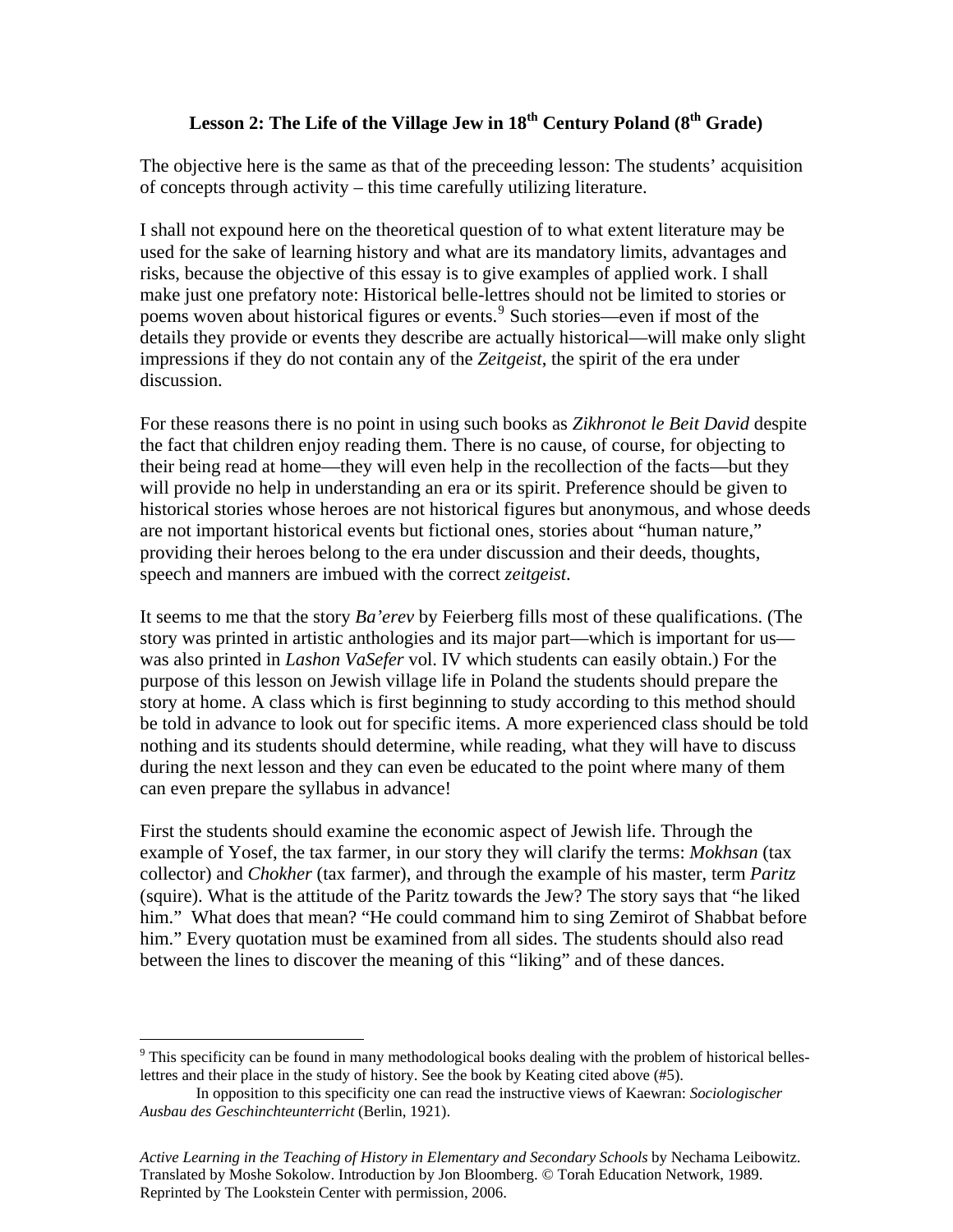On account of this "liking," the Paritz did not charge him heavy interest on his tax payments so "Yosef dwelt in peace", and "made a living, thank God." The students, however, will discover immediately that all of Yosef's peace and quiet was contingent upon the whim of the Paritz and had no stability. "In eight days you must bring me all your back taxes" (he could demand), and he could also demand more than he deserved. He could even demand his son and forcibly baptize him and there was no one to whom to turn because the Paritz was a law unto himself: "And if you don't—I'll throw you and your wife into the dungeon." Nor was this an empty threat: "The Paritz has commanded that you be given 50 lashes with a damp whip." Where was justice? Where were the authorities?

There is less to be learned from this story about the attitude of the village farmers towards the innkeeper. Because the Jew was "correct and proper and engaged all day in Torah and prayer," the Gentiles knew that Yoske was "a holy man of God, and they respected him," which did not prevent them—when they were drunk or thirsty for whisky—from "tearing down the walls of his house until not a stone stood in place." The one-sidedness of this description is conspicuous and it would do well to complement it with a passage from A.Z. Rabinowitz: "In the Days of Chelmnitzky," which describes entirely different attitudes of gentiles towards Jews. Nevertheless, the words of one village youngster to the son of the Jewish tenant farmer are quite instructive: 'My father told me that your father, the Zhid, was a good man who never beat his wife." The way the students will discover, one by one (without the teacher lecturing or asking questions which are really a lecture in disguise), the main outlines of the life of a Jewish tax farmer. Instead of the expression: "Semi-enslaved status subjugated to the nobility," or similar expressions which appear in the textbooks and say nothing to the students, there appears before them a real-life man, flesh and blood, in whose joy they can rejoice and whose pain they, too, can suffer.

The pupils' assignment is abstraction and generalization and the teacher must be on guard and attentive to what in the story is typical and given to generalization, and what is incidental and an exception to the rule.

Only after this phenomenon—the Jewish tax farmer—stands before the students clearly and tangibly, will they be prepared to hear the teacher address the causes of this phenomenon. If the teacher lectures them now on the absence of a middle-class in Poland, about the inability and unconcern of the nobility to manage their own affairs on one hand, the boorishness of the peasants on the other, and the in-between situation of the Jew with all its dangers and disadvantages, there is a hope that even these abstract notions will now find a receptive ear since they are coming to explain a concrete phenomenon which they already know.

I cannot agree at all with R. Archer: *The Teacher of History in Elementary Schools*  (London, 1916) who recommends the opposite approach: first, to explain the problem in abstract terms and then to enliven and animate it through readings in literature. (He states) "The nature and cause of the problem must be clearly stated and when an intellectual comprehension has been secured subsequent lessons and reading will gradually make the impression vivid." The problem, as I see it, is that at this age there is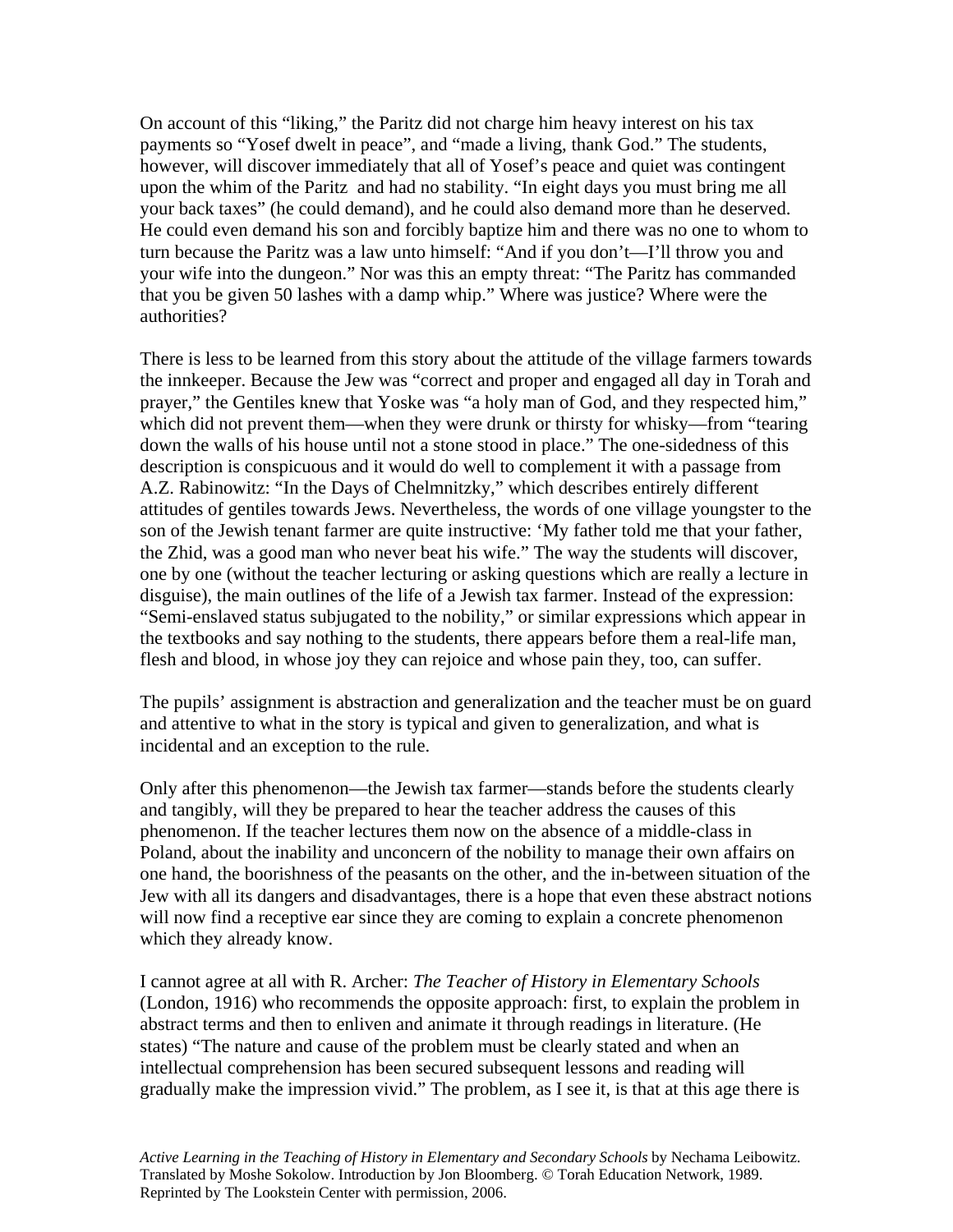no intellectual comprehension of the problem before the tangible illustration has created an impression.

In general, at this age only a description of a situation is possible and not its causes and developments. The causes which brought the situation about and the slow developments (often hidden) which preceeded it, are of no interest at this age. The student can speak about them (using the words he heard from the teacher or read in his textbook) but there is always the suspicion that he is mouthing words he doesn't understand and cannot imagine. At this age it is better to give something experiential than evolutionary.

A question may arise during class (and if not, it is worth the teacher's while to raise it) whether we can rely upon the story for our facts as though it was historical source. Even if we assume that its author studied the sources, analyzed and inspected them, there is still the possibility that he exaggerated or falsified them. Most of the time the students will have to rely on the teacher's say so and accept those facts but in our case we can give them the opportunity to criticize the author by themselves. Each student should receive this text which is an actual unprocessed historical source which they can compare to the story and discover how successful the author was in keeping his descriptions truthful"

"From the diary of an average Paritz in Vilna in the mid-18<sup>th</sup> century:"<sup>[10](#page-16-0)</sup>

January 5<sup>th</sup>. The tax collector, Hirschke, still owes me 91 thaler. I had to demand payment. According to the conditions, if he does not make payment I am entitled to imprison him, his wife and his children for as long as it takes him to pay.

Yesterday I gave orders for him to be arrested and shackled and kept with the pigs in the sty but his wife and children I left in the Kretchma (inn), except for the youngest, Leize, whom I brought to the Church and instructed that he be taught the catechism and prayers. He is a boy with many abilities and I intend to have him baptized. I have written the Episcopus (church official) in this regard and he promised to attend this ceremony with pleasure and to help in his preparation.

At first he refused to make the sign of the cross and recite his prayers, but the instructor beat him and today he already ate pig. The priest, Bonefacius…an excellent monk, worked hard at his conversion and tried to break his childish stubbornness.

(Three weeks later he writes:)

Jews from Berditchev have paid Hirschke's debt of 91 thalers, plus a gift…I ordered Hirschke's release but I wanted to hold on to the boy who had entered the bosom of the Catholic Church but the Jews badgered me without letup until I had to release him, too. I am sure, however, that the

 $\overline{a}$ 

<span id="page-16-0"></span><sup>10</sup> S. Dubnow: *Toledot haChassidut* Vol. 1, p. 10.

*Active Learning in the Teaching of History in Elementary and Secondary Schools* by Nechama Leibowitz. Translated by Moshe Sokolow. Introduction by Jon Bloomberg. © Torah Education Network, 1989. Reprinted by The Lookstein Center with permission, 2006.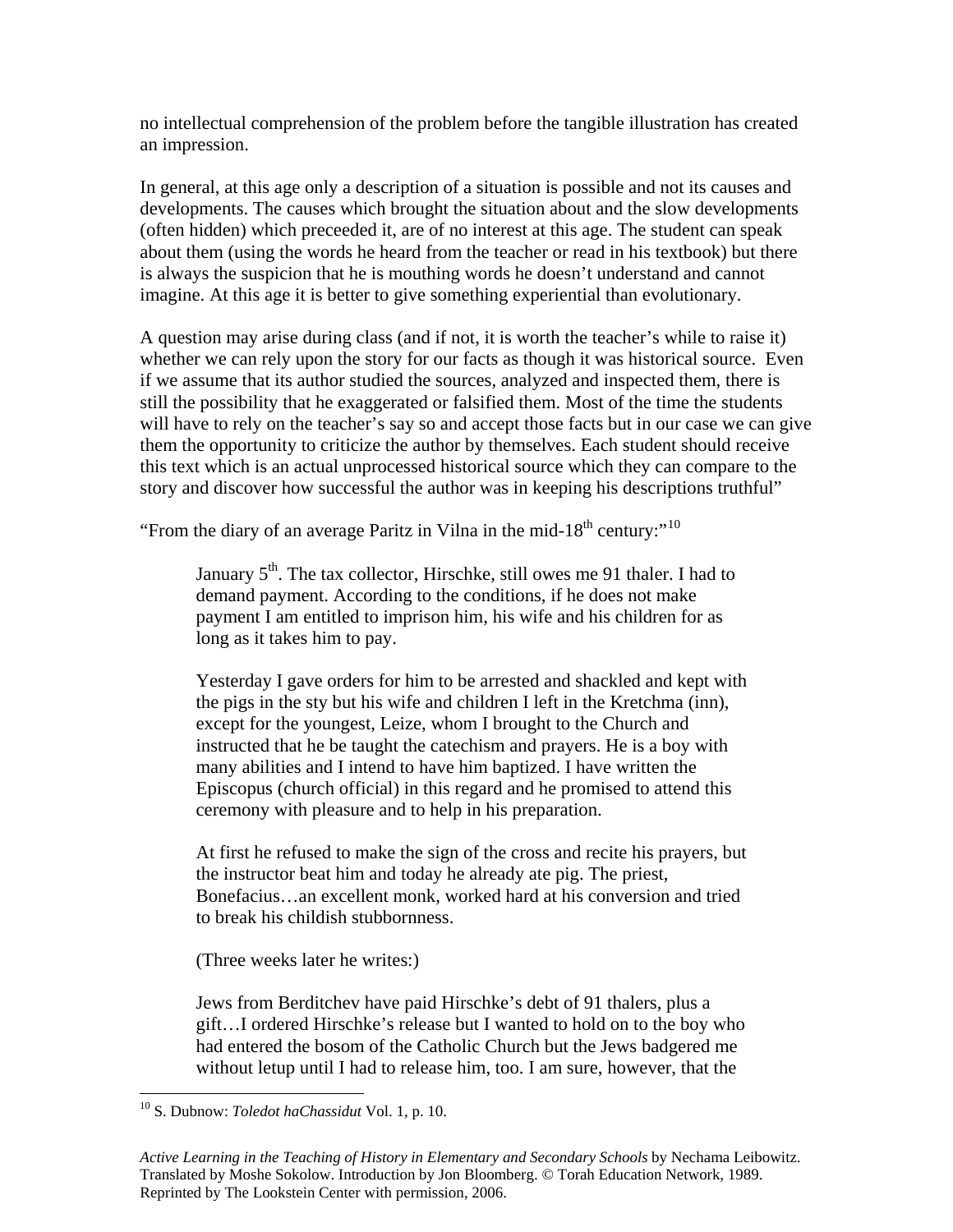Jew will miss his next payment and Leize will fall into my hands and become a Christian. I must wait until March  $24<sup>th</sup>$ .

It is more difficult, though no less important, to use this story for the recognition of the spiritual side of Polish Jewish village life in the  $18<sup>th</sup>$  century. The story shows the students, the fears, the terror and the panic which surrounded the lives of the Jews and which appear in the guise of demons and spirits (such as Lillith and Samael) which can be overcome only by oaths, incantations, charms, etc., which only special individuals such as the Ba'al Sehm Tov or Rabbi Leib Sarhas—know how to prepare.

Strange things such as these cannot easily be explained to students who lack the assumptions necessary for their understanding. The story, however, makes them somewhat more intelligible by identifying Lillith and the demons with the world of the Paritz, a world of drunken revelry, while the rabbis and his charms attract the boy to the world of Torah, a world of purity, modesty, and goodness.

It is possible that things appear more rational this way than otherwise, perhaps more superficial, but in any event out of the atmosphere which permeates the story the child will get an idea of what that life was like and what it entailed. This is significantly better than telling students that "there appeared in Poland, at that time, many books about theoretical and practical mysticism, as well as books about moral behavior, which made their readers melancholy," or, as one text book puts it: "that the pogroms of 1648 poured a spirit of confusion over the impoverished Jews of Poland."

What can students do with sentences such as these? What can they add to them?

## **A Note:**

The same material, on "Polish Jewish village life in the  $18<sup>th</sup>$  century," is studied in highschool on the basis of an historical source which is not inferior to the story discussed above, namely the biography of Solomon Maimon, part one. Detailed description appears, here, on a broad background. A long line of characters appears before the reader: (Maimon's) grandfather; his father the scholar; the teacher who cannot teach; the rabbi studying to teach; the trespassing tenant; the lazy and indolent tenant; the impoverished tenant whose bedroom, inn, kitchen, chicken coop and barn are all in one and the same room – and who still hires a teacher for his sons; the wealthy innkeeper trying to find a learned groom for her daughter; the Paritz and his antics; the priest who arranges a blood libel; the government official who is subservient to the Paritz; etc., etc.

This picture is rich and multi-colored, yet it sets before the student a specific methodological task. This source, like all memoirs, is subjective, and the personality of the author—unusual and strange, sarcastic and ironic—required special caution and criticism. It is best, then, to have the students read the whole book (except for the philosophical parts) in order to recognize the author's personality, his character, and the events in his life, and only afterwards should they approach the analysis of part one—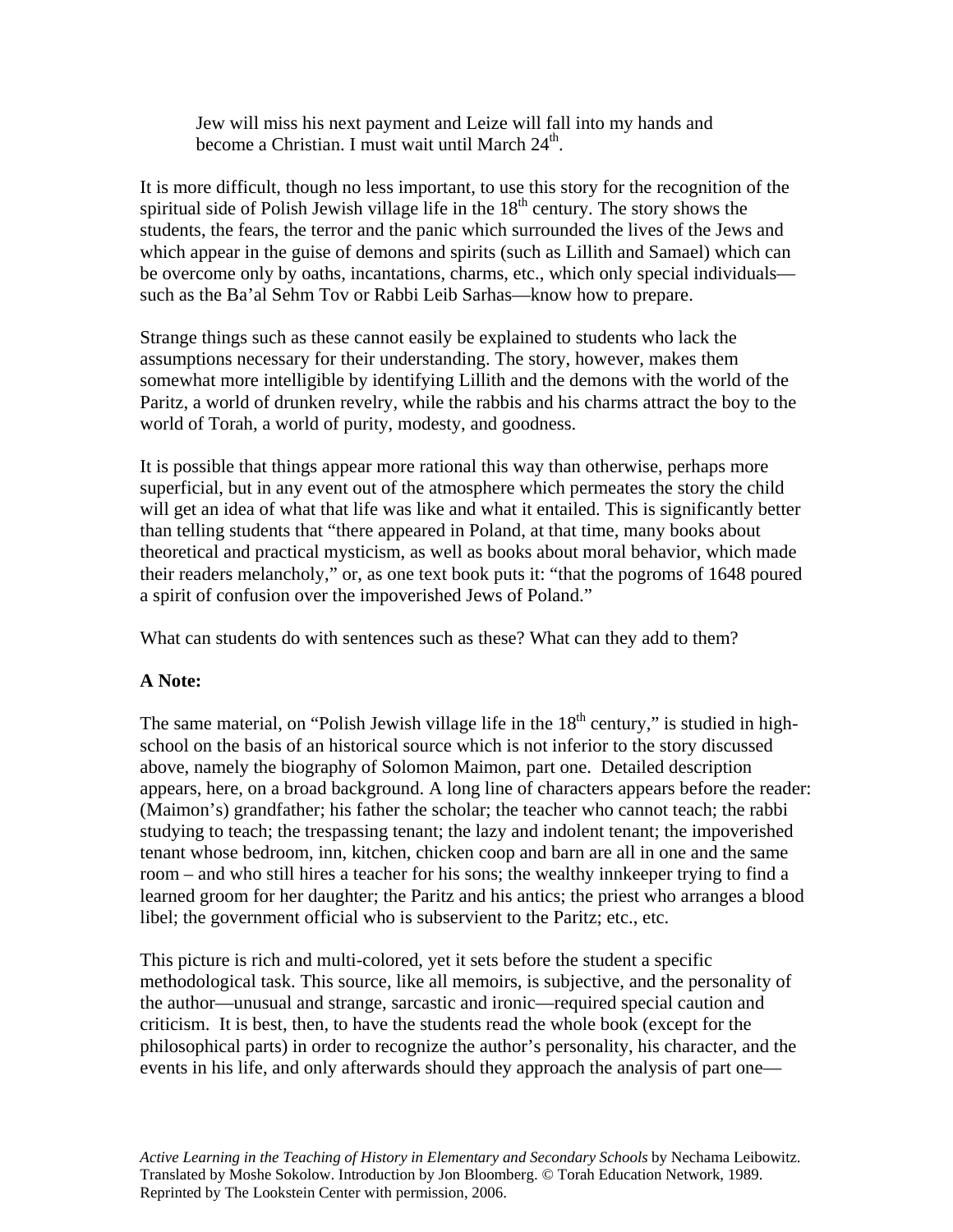which deals with Poland—in order to understand where and when things appear to him as though in a crooked mirror.

We should also point out that if the teacher wants to rely upon entire books during his lessons—memoirs, diaries, etc.—the students should not be required to read them from one class to the next or even two weeks in advance, this work should be done over summer vacation. Students' reading over the summer tend to be accidental, disorganized, and fruitless. It would be preferable if the Jewish History teacher, along with the Hebrew literature teacher, would arrange the students' readings over the summer according to the era and the subject they will study during the coming year.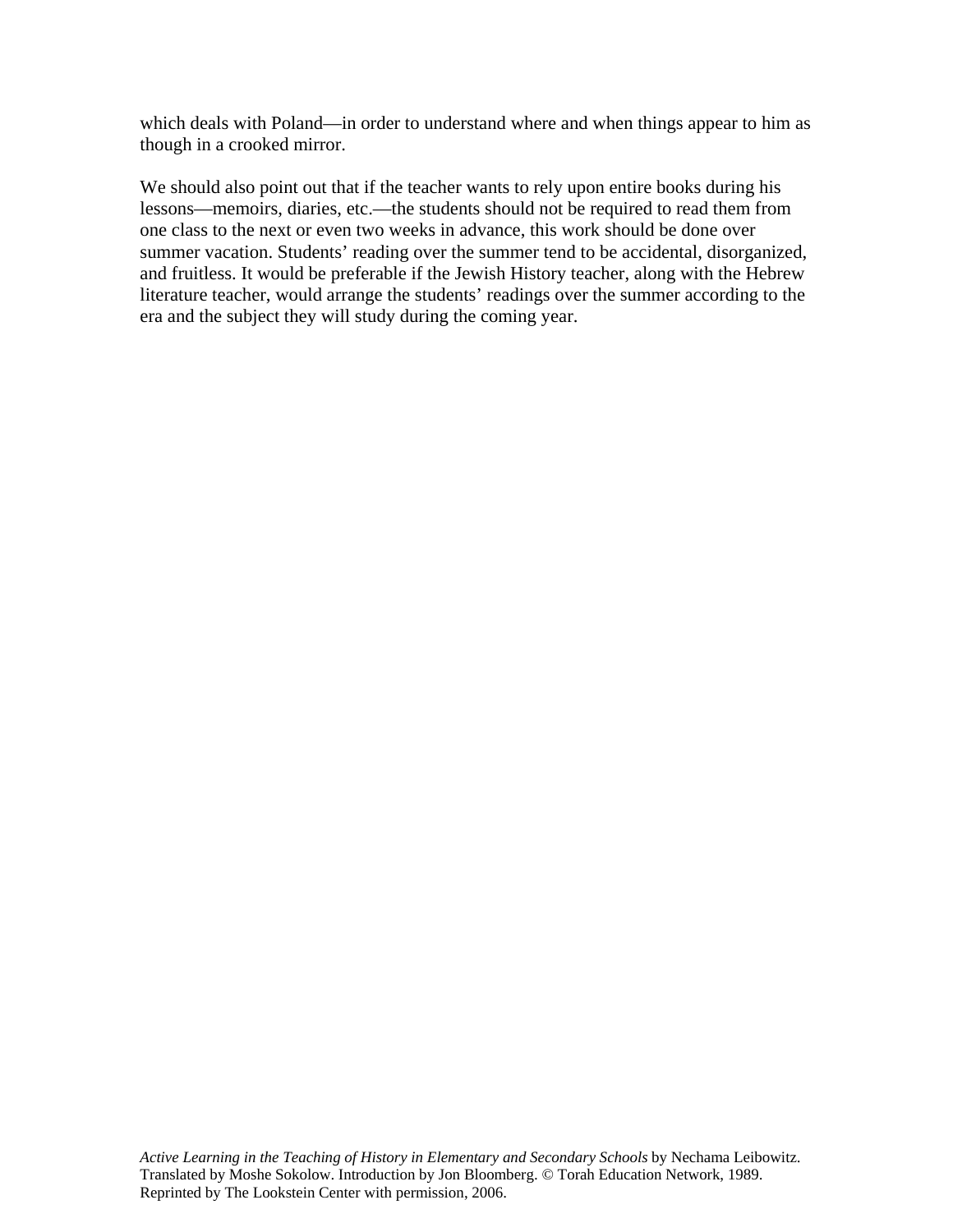## **Lesson 3: The Kidnapped Ones ("Cantonists") – 8th Grade**

This lesson, while also relying upon literature, will take another direction. The students prepare:

- A. Peretz: *BiZekhut Mi*
- B. Asch: *Ba' Akhsaniah*
- C. Y. Cohen: *HaChatufim*
- D. Steinberg: *HaChatufim*
- E. Shimonowitz: *Doron*

(All appear in *Terumot*) [11](#page-19-0)

 $\overline{a}$ 

In the Mizrachi schools, where *Terumot I* is read in grade 7 and II in grade 8, this material is within easy reach of every student.

Before us we have an example of how two subjects, Hebrew Literature and Jewish History, can work together even if they are not being taught by the same teacher. The students read some of these stories and poems at home, and others in Hebrew class – clarifying any linguistic difficulties (although none of them pose any special problems). Next they have to organize the material and write a syllabus for the topic "The Kidnapped Ones" according to those sources.

The superficial ones among them write a syllabus such as this:

I. "The Kidnapped Ones" according to the story, "Akhasaniah." II. "The Kidnapped Ones" according to "BiZekhut Mi." Etc.

Better students can easily point out that this agenda is impractical. Since there are items which appear in each and every source, this agenda would have us repeat ourselves over and over again. On the other hand, no one story presents all the information in all its facets, and according to this agenda it will remain fragmented.

Most students will arrange the material chronologically:

I. The children before the kidnapping

<span id="page-19-0"></span><sup>&</sup>lt;sup>11</sup> The *Terumot* reader, in three volumes, is very useful for the study of Jewish History in this fashion, and provides numerous opportunities for cooperation between the Hebrew and Jewish History teachers.

For example (apart from the examples brought in this, and in the following lessons), we can cite the sources it brings pertaining to the various "aliyot" to Israel; The letter of Nachmanides; of the Shelah (Rabbi Isaiah Horowitz); of Rabbi Avraham of Kalish (all in Vol. II). Sources pertaining to the history of Zionism appear in Vol. III.

If this book were only used to its maximum the teacher of history—in certain eras—will not be able to complain about a lack of suitable sources to enliven the material and make it tangible.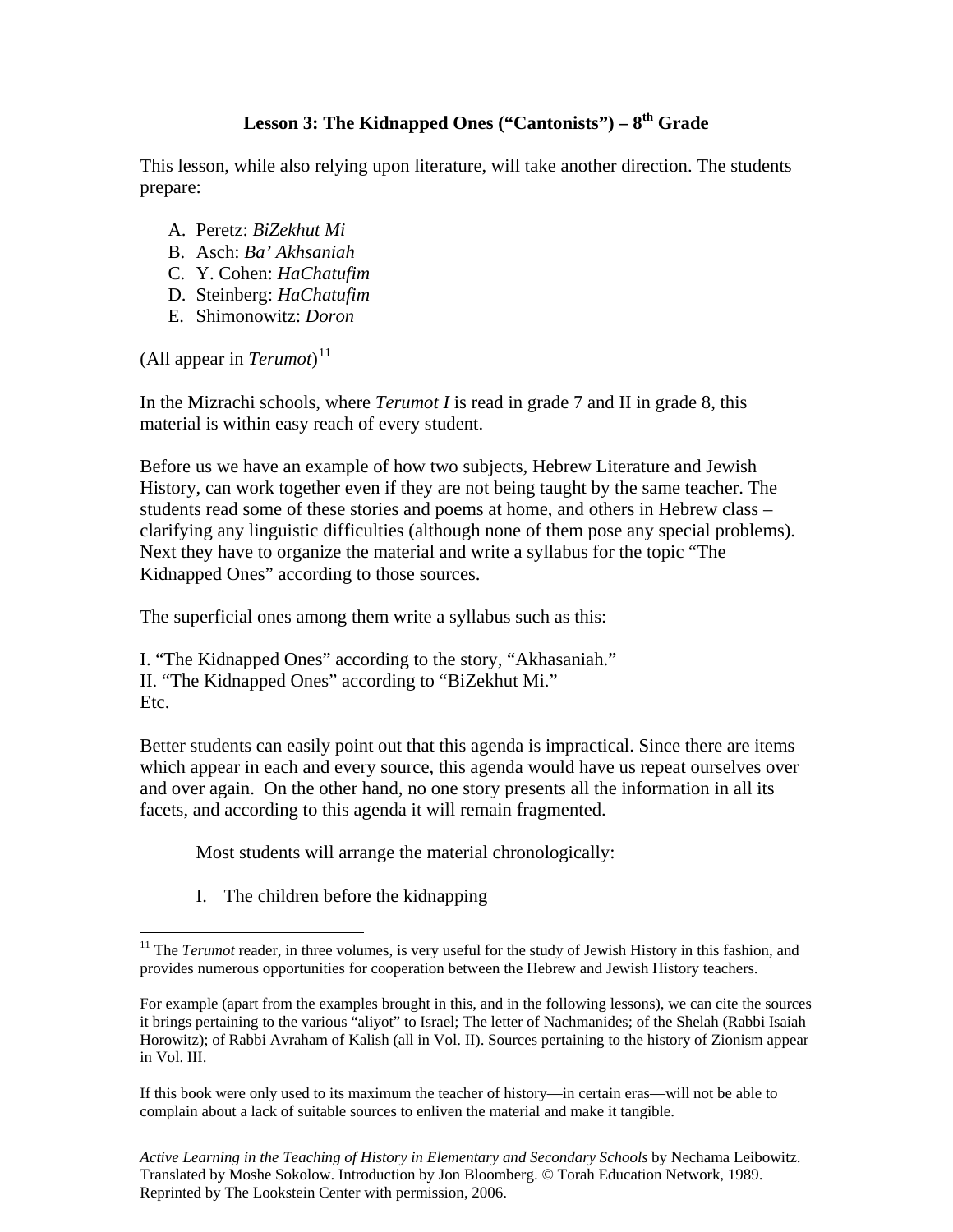II. The kidnapping itself III. The children between the kidnapping and their military service IV. Military service Etc.

Into each topic will go the appropriate material from each and every story. The students can compare the two syllabi and easily see the advantages of the second.

There will be some more sophisticated students who will arrange the material according to characters. Here is such a syllabus which I once received from a student:

I. The child's teachers before the Kidnapping A. His Parents B. His Rebbe II. The Kidnapper III. The educator who instructed him after his kidnapping IV. The Kidnapped child A. The child who withstood the ordeal B. The child who did not withstand the ordeal Etc.

This activity, writing syllabi, comparing one to another, and criticizing them, has a great formal value when it is assigned to students. (It is a good idea to give all the syllabi to a committee of 5 to 7 students to sort them, and to arrange them according to categories. Then they should write representative examples of each category—with typical advantages and disadvantages—on the blackboard, side by side, so the entire class can compare them and judge them.)

Up to this point the work is done during Hebrew class; now we turn to the Jewish History class. After the material is sorted and clarified it will allow each student to "participate, emotionally, in his national past;" to feel the pain of the father, the suffering of the child, the cruelty of the kidnapper, and the heroism of the martyred soldier. Now he will be both interested and prepared to receive information on how this phenomenon came about, on military law, on the position and responsibility of the Jewish community vis a vis the government, etc.

A class which has been trained in this method of active learning and independent thinking will certainly sense that something is missing from all these stories: Not one of the relates the fate or status of these kidnap victims after their return home. What was their status within the Jewish community? What was their economic status? What shape or form did their Judaism take? Questions such as these—if they arise by themselves—are the surest sign that the material was studied well and they are the most important fruits of the active learning method.

As an answer to these questions the students should be reminded of Peretz's *Meshulach* which they have read in Hebrew class. This story tells of a "Cantonist" in his old age, and the class should discuss the common denominators between the *meshulach* and many of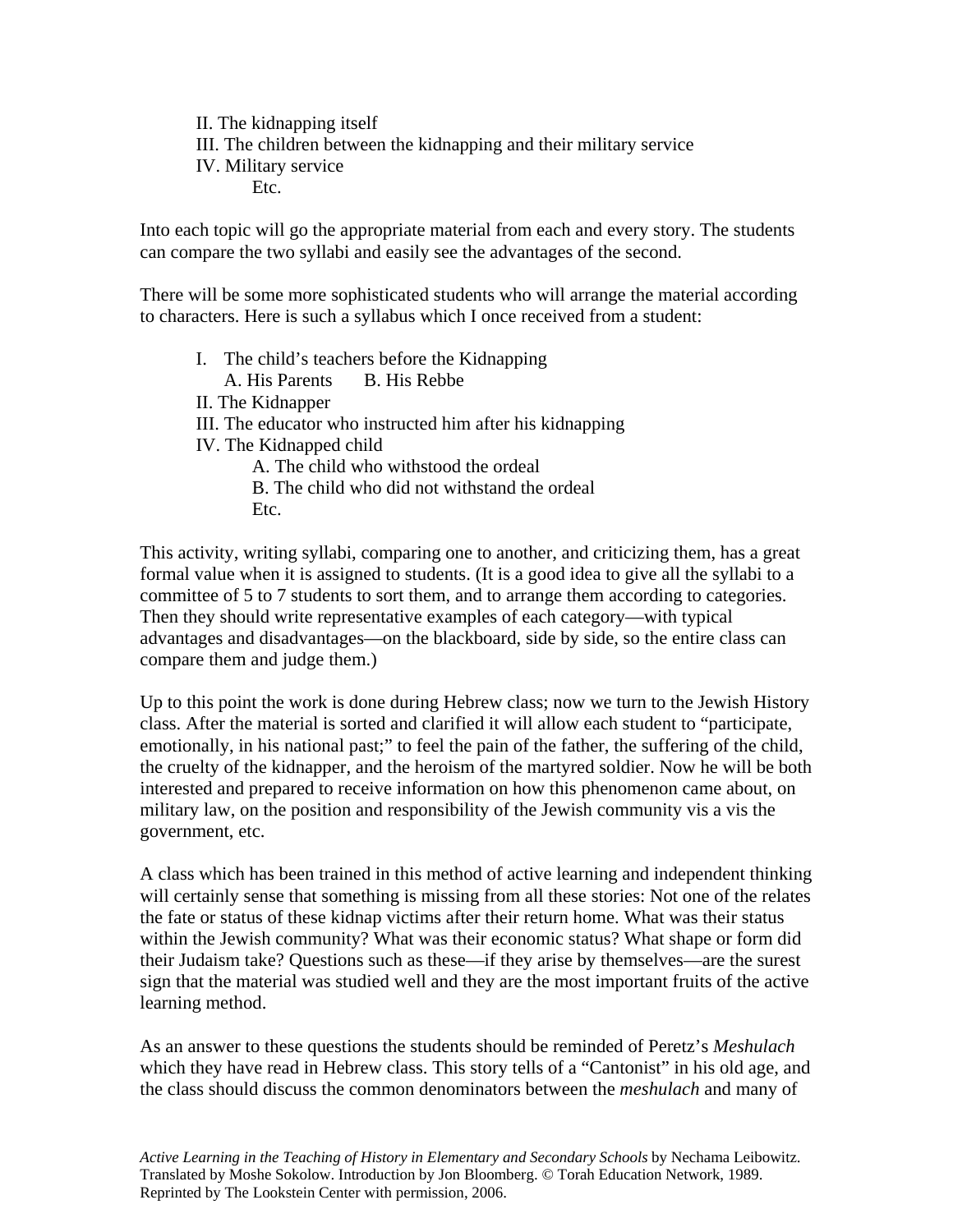his coreligionists, as opposed to what his unique characteristics were. Some of the better students can be assigned to read the memoirs of Mazeh regarding his meeting with "Nicholaiev Soldiers", and to report on this to the class. The teacher can also report on his readings of cantonist memoirs—just relating various incidents without drawing any conclusions—without saying that cantonists "generally resided in…," or generally found it difficult to associate with..," etc. Making these generalizations is the students' responsibility after hearing the typical fate of several isolated inicidents.

While in Lesson Two the students' major activity was correct reading, examining every single detail, and acquiring a feeling for the "Zeitgeist", this lesson requires, in addition, making connections between facts, combining them, and drawing a picture of an historical phenomenon based upon various stories.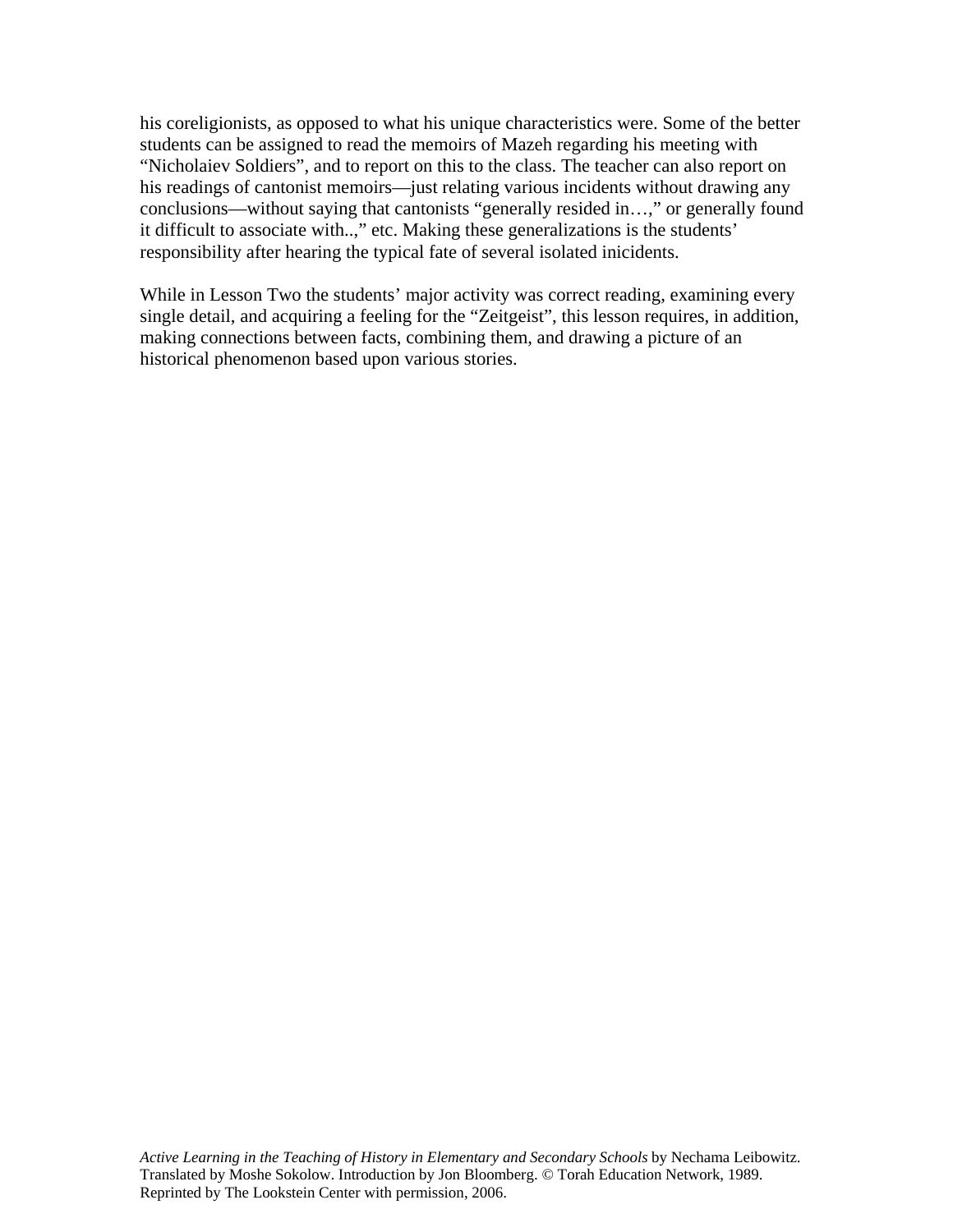### **Lesson 4: The Essence of Chassidut (High School, Upper Grades)**

In this lesson I shall illustrate a different combination of literacy and historical sources. In explaining the essence of Chassidut, its idea and aspirations, to high school students, there is the omnipresent danger that a student (who has never before heard of the principles of Chassidut and whose teacher has no occasion to teach them on account of this fundamental ignorance) will latch on to the superficial, assimilate 2-3 phases from the textbooks about the emphasis on emotion and intention—as opposed to the actual performance of a mitzvah or Talmud study—and arrive at an erroneous impression. He might conclude that the Ba'al Shem Tov and his students wanted "approximately" the same thing as the Reform rabbis in Germany—except that the latter were, apart from this, "terrible assimilationists" while the former apparently were not. (Moreover, there certainly are things, even in the analytical literature, which are not far from this notion, or which are capable—after they have rolled about a bit—of creating this impression when they arrive in the student's mind in their final incarnation.)

In order to combat such erroneous idea and in order to provide the students with a full and complete understanding of such abstract material, it is good to assign them to read the story of the boy who whistled in shul on Yom HaKippurim—as it appears, in its source, in *Shivchei haBesht*—and compare it to S. Asch's adaptation, entitled: *The Village Tzaddik*.

The story, in its original form, was published both in *Terumot* Vol. I, and in Kahana's *Chassidut*. For the ease of the reader I will present it here in its entirety:

### **God desires (Good) Intentions**

A villager, who always attended Yamin Noraim services in the Beit Midrash of the "Besht", had a retarded son who could not even learn in the alphabet—let alone recite a holy passage—and his father never took him to town on Yamin Noraim because of his ignorance. When the boy became Bar Mitzvah his father took him along for Yom HaKippurim in order to make sure that he wouldn't eat on account of his lack of knowledge and comprehension.

The boy had a flute which he always played while he sat in the field tending his sheep and cattle. He took this flute in his pocket without his father's knowledge. All day long the boy sat silently in the Beit Midrash. When it came Mussaf time he said: "Father, I have my flute with me and I want very much to play it." His father was astonished and growled at him: "Don't you dare do that!" The boy was forced to restrain himself.

At Mishnah time he said, again: "Father, let me play my flute." His father cursed him roundly and warmed him strenuously not to dare do it, but he could not take the flute away from the boy because it was "muqtzeh." After Mincha he again asked his father to let him play something, and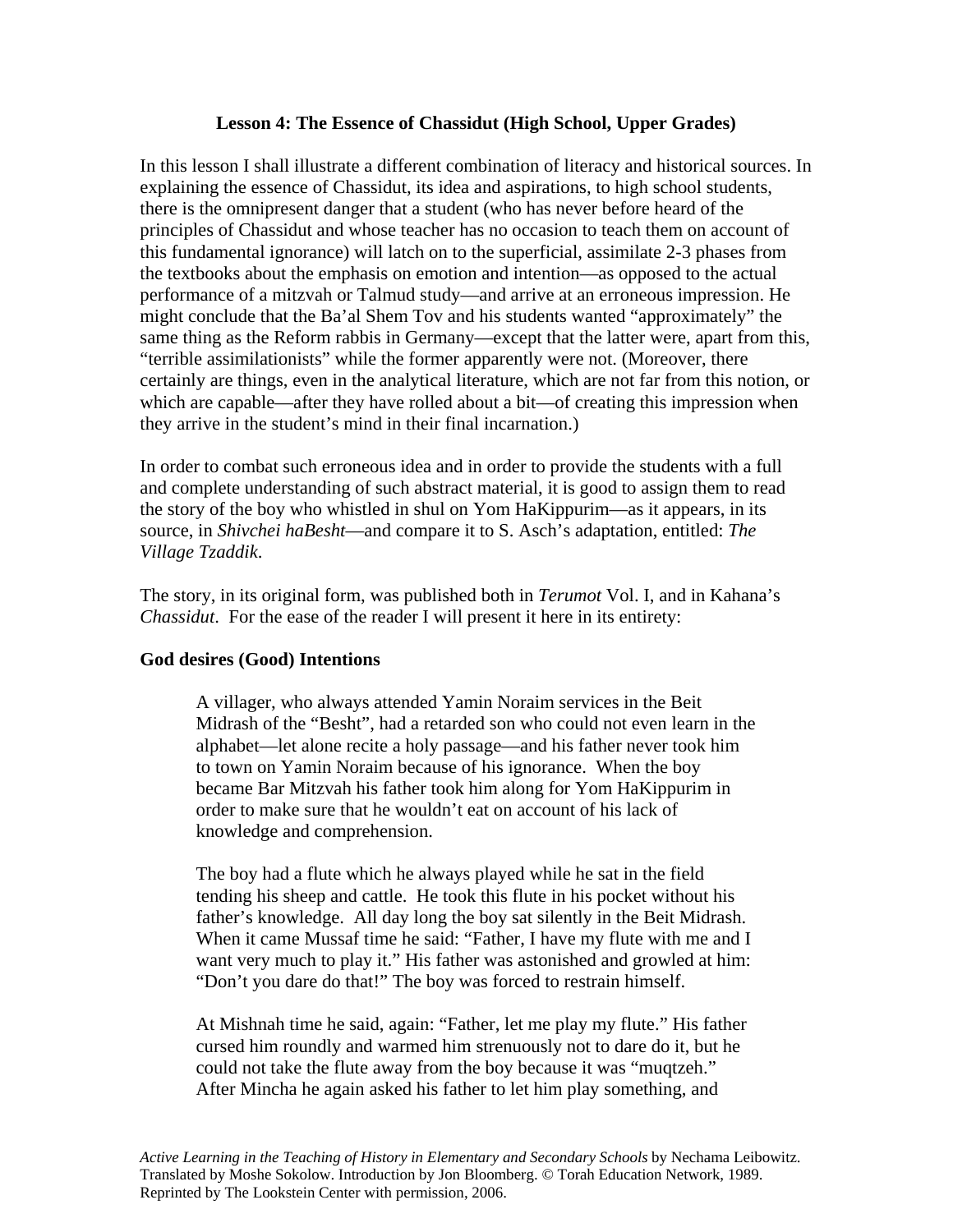when the father recognized his overpowering desire to play he asked the boy: "Where are you keeping the flute?"

The boy showed him, and his father grabbed hold of the pocket to prevent him from playing. He continued to pray the Ne'ilah service while all along holding fast to the pocket with the flute. In the midst of the service the boy could restrain himself no longer and he forcefully freed the flute from the pocket and played a loud note. All the worshipers were astonished, but the "Besht" cut his regular prayers short and said: "This boy, with his flute, has elevated all of our prayers."

He then explained: This boy cannot say a single word. Yet when he saw and heard—all this holy day long—how Jews were praying, his own spark of holiness was fanned into a veritable flame. A learned person can clothe the burning holy passion with the words of prayer before God, but this is ignorant and did not find within any other means to satisfy his thirst than to play his flute before God.

The more his father tried to prevent him the greater his desire grew, time, and time again, until his soul almost burst, and with the force of his passion he played his flute with a truthfulness of purpose and without misdirection for the exclusive sake of God's own name. God desires (good) intentions and his pure breath was so pleasing before Him that it carried up with it all of our prayers.

(From the *Shivchei HaBesht*) (*"The Village Tzaddik" is printed in almost all the popular anthologies in Israel.*)

The students have to prepare the two stories at home and compare them. (The teacher can also require a written comparison in either of two forms: (a) The students should note for themselves the principal differences in the form of slogans which they may consult during the class discussion; (b) They must prepare a detailed comparison and hand it in to the teacher who will begin the class discussion by returning those papers and reading aloud one of the weather ones.)

Someone without a sharp eye, or who has never taught critical reading in school, will only see the external difference: A literary form, descriptions of nature, psychological insights into the boy—in the adaptation, and simplicity, brevity, and just plain fact—in the source. It is quite possible that someone will get up and say that there are no differences in fact and that they share a common idea. An answer such as this affects the good, intensive students like a battle cry and they will immediately fall upon the one who says so and prove him wrong.

In order to introduce some order into the discussion the teacher can ask for a comparison of the characters: the boy – in the source and in the adaptation. It is also possible to begin at the begin at the end with the words of the "Besht' which express the central idea, and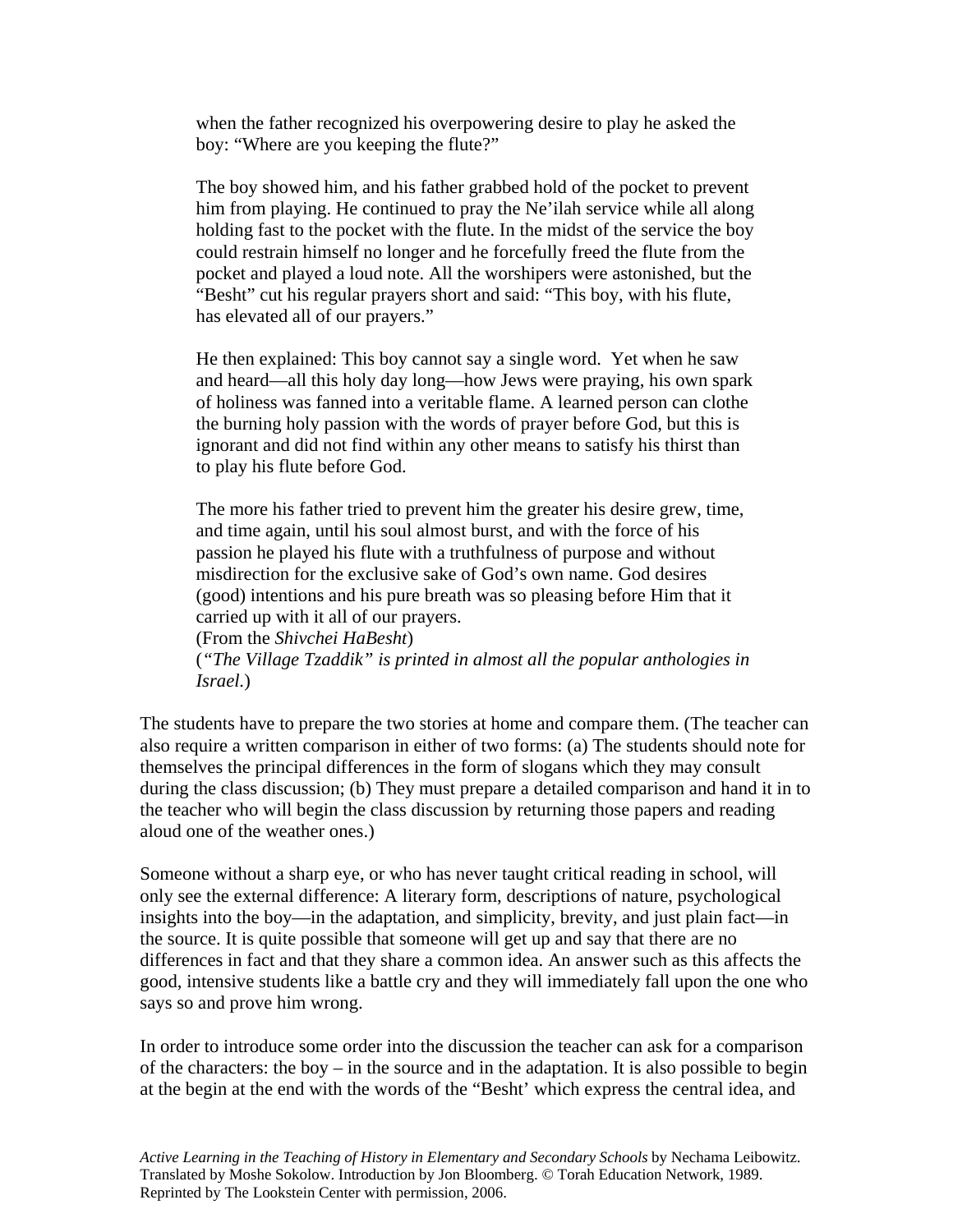show how they were changed in the adaptation. At this point it is possible to see the tendency of all the changes and then show how they are manifest in the details of the two stories in both marginal affairs and in the characters, until it is clear that the entire subject received a different form in the adaptation because the adapter gave his story a different purpose. This is what should be clarified in class: The boy in the source is not the ideal religious chassidic type and his flute playing is not superior to established forms of prayer—as Asch suggests in "The Village Tzaddik"—but quite the opposite. The ideal, always, is the established text of prayer—if it is accompanied by the necessary intention—and it was this which kindled the flame within the retarded boy whose prayer was accepted, willingly, because he had no alternative: "He did not know how to dress the holy flames of his passion with the words of prayer."

Since communal prayer, in the source, is not regarded as dead rote, frozen and diametrically opposite to the living true religious feeling, neither did the community, in the source, wish "to trample and the whistling child"—as Asch states, but they were only "astonished by the sound." Therefore the boy, too, in the original, is not the wonder-child of the adaptation, but an ordinary and simple retarded child who never heard the voice of God in the field in the croaking of frogs, neither was it his habit of whistling as a sign of thanks to God, but it was only in the Shul, and under the influence of the community of worshippers. Nor is there room in the source for him to symbolically run out of the shul—something of which Chassidut, of course, never dreamt.

The source does place a higher (than usual) value of the *'am ha'aretz*; it is compassionate towards the simple and the foolish, but it wages no war against established prayer and against tradition, which is quite the aim of the adaptation. The discussion can be expanded from here to include correct and erroneous views of Chassidut and an explanation of how, and why, the latter came about.

This lesson—and the entire discussion takes no more than an hour—is important not only for itself as an explanation of a Chassidut notion, but even more important as a paradigm of all kinds of historical forgeries and perversions. The student sees, visibly, how later generations read their own thoughts own previous movements, and this sharpens his historical insight and critical acumen—surely a worthwhile return on an investment of one hour's lesson.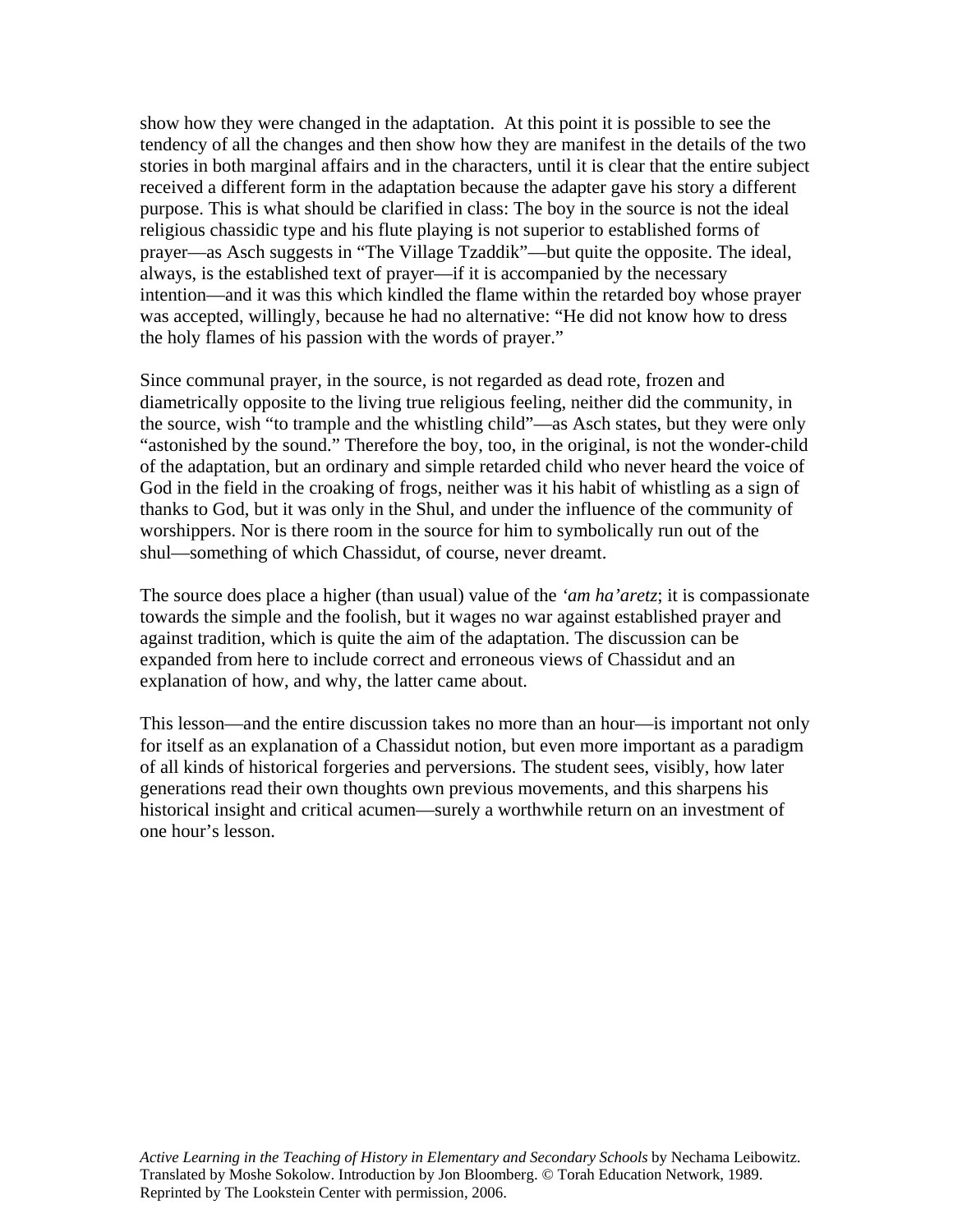### **Lesson 5 – The Jewish Question at the Congress of Vienna (High School, Upper Grades)**

In the upper high-school grades, of course, the need for observation and substantiation is not as great as in lower grades because the students' ability for abstract thinking has grown in the interim. (Here too, however, the teacher must check periodically to see whether the student understands what he says and here, too, the danger exists of meaningless chatter.) On the other hand, the requirement of independent work on the part of the student has grown considerably and now includes spiritual perseverance and the use of rational abilities in problem solving.

We distribute to the students the following sheet (entitled): 'The Jewish Question at the Congress of Vienna."<sup>[12](#page-25-0)</sup>

## **A) The Prussian Resolution:**

The three Christian religious sects enjoy rights throughout Germany and members of the Jewish faith should be granted equivalent civil rights – provided they fulfill all their civil obligations.

## **B) The Austrian Resolution:**

Members of the Jewish faith continue to enjoy the rights they obtained in Germany in the past and they will be eligible to obtain civil rights to the extent that they assume all civil obligations.

# *Humbolt's Objection:*

The statement that Jews are "eligible to obtain (civil) rights" does not suit, nor apply to, political legislation. If we say that they are eligible for rights then we are obliged to grant from their rights, apart from the fact that it is exaggerated to speak, in generalizations, about "civil rights."

The Prussian version can be interpreted variously and yet it still is clearer and more beneficial for the Jews. The promise to uphold past rights runs the risk of arousing great opposition in countries which are governed by the French monarchic system.

# *Objections:*

1. Bavaria opposes the first paragraph and declares: "This paragraph has no place in the first document of the treaty and these reforms—as long as they do not limit the internal affairs of states—should be submitted for discussion to all the treaty nations." 2. The Hanseatic League objects as well and states that the problem of Jewish citizenship is such an inclusive topic that it cannot be dealt with in this basic legislative document.

<span id="page-25-0"></span> $\overline{a}$ <sup>12</sup> Collected sources from Salo Baron: *Die Judenfrage auf dem Wiener Kongress*, and Max J. Kohler: *Jewish Rights at International Congresses.*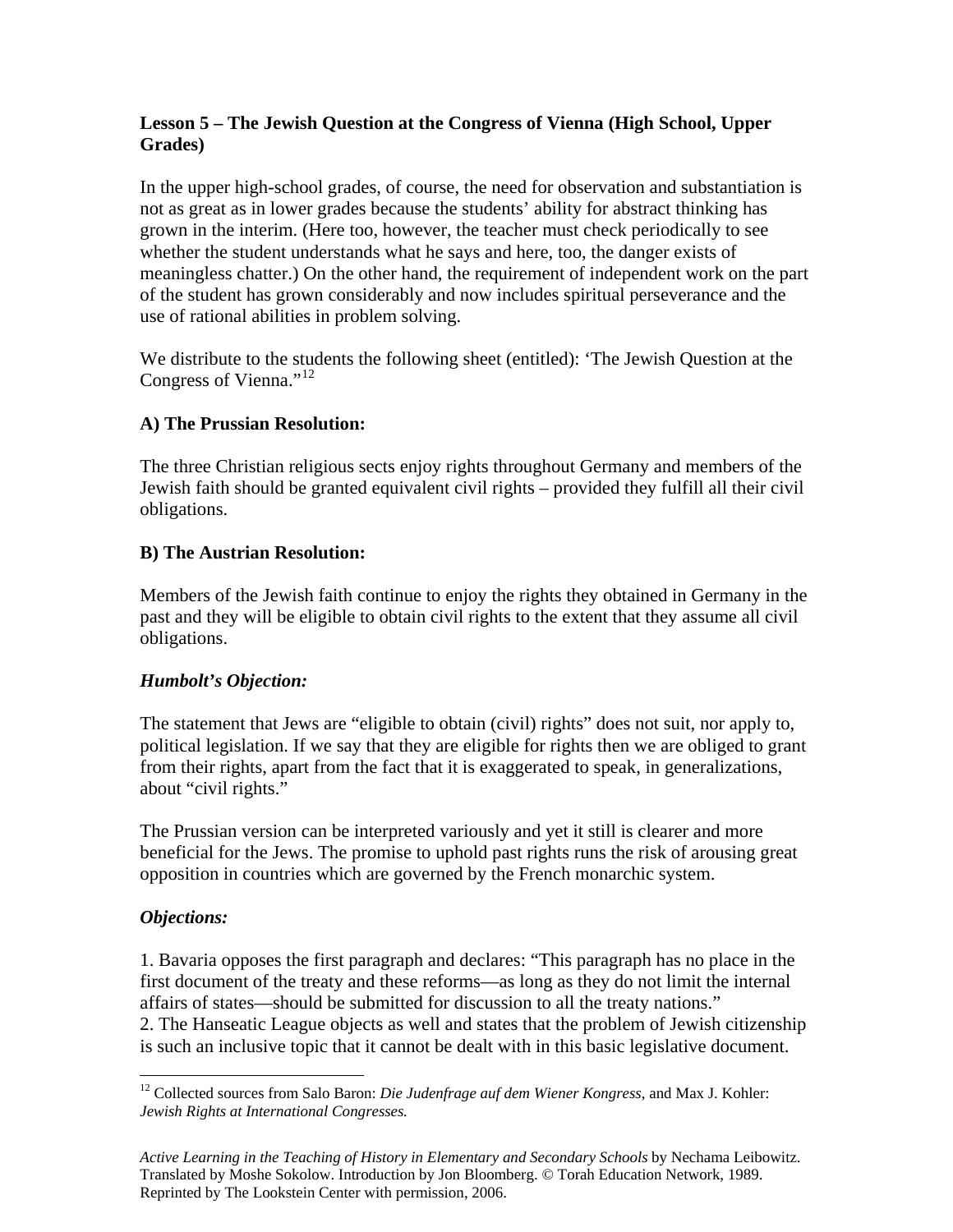The proper time to deal with this problem will be in a discussion of freedom of the press or the organization of general charitable institutions and will appear as such before the forum of the treaty nations.

### **C. Holstein Resolution #1:**

Members of the Jewish faith—as long as they fulfill all of a citizen's duties to his country—will be guaranteed established civil justice. Details of this justice can be discussed at a forum of the treaty nations.

## **D. Holstein Resolution #2:**

Members of the Jewish faith—to the extent that they fulfill all of a citizen's obligations to his country—are guaranteed a civil justice which will protect them from persecutions, pressures, arbitrariness, and the revocation of rights previously obtained.

## *Frankfurt's Objection:*

Since the custom of the Duke of Frankfurt was to treat the Jews of Frankfurt in a manner superior to that of any other state in so doing—against all rules of statecraft—caused great harm to the citizens of the city and its Christian inhabitants, violating their legal and just rights, and even causing harm to the Jews themselves—the authorities of the City of Frankfurt declare that no new decree of said Duke, whatever form it may take, will be binding upon its representatives and will have no validity.

### **E. Resolution No. 5:**

The forum of the treaty nations will inquire how to implement—equally and in all states—the improvement of the status of the members of the Jewish faith in Germany, and particularly how to guarantee them civil rights on condition that they fulfill their civil obligations. In the meantime, the rights which have been given to the Jews in (individual) treaty nations will remain in force.

### **F. The Final Resolution**

The forum of treaty nations will inquire how to implement—as equally as possible in all states—the improvement of the civil status of members of the Jewish faith in Germany, and how to provide them civil rights and to guarantee their existence on condition hat they fulfill their civil obligations. In the meantime, however, the rights which have been given to members of the Jewish faith by (individual) treaty nations will remain in force.

This sheet, without the teacher asking question, is a strong "incentive" to comparison as it arouses in the students the questions of how all these resolutions differ one from another, and which of them is preferable.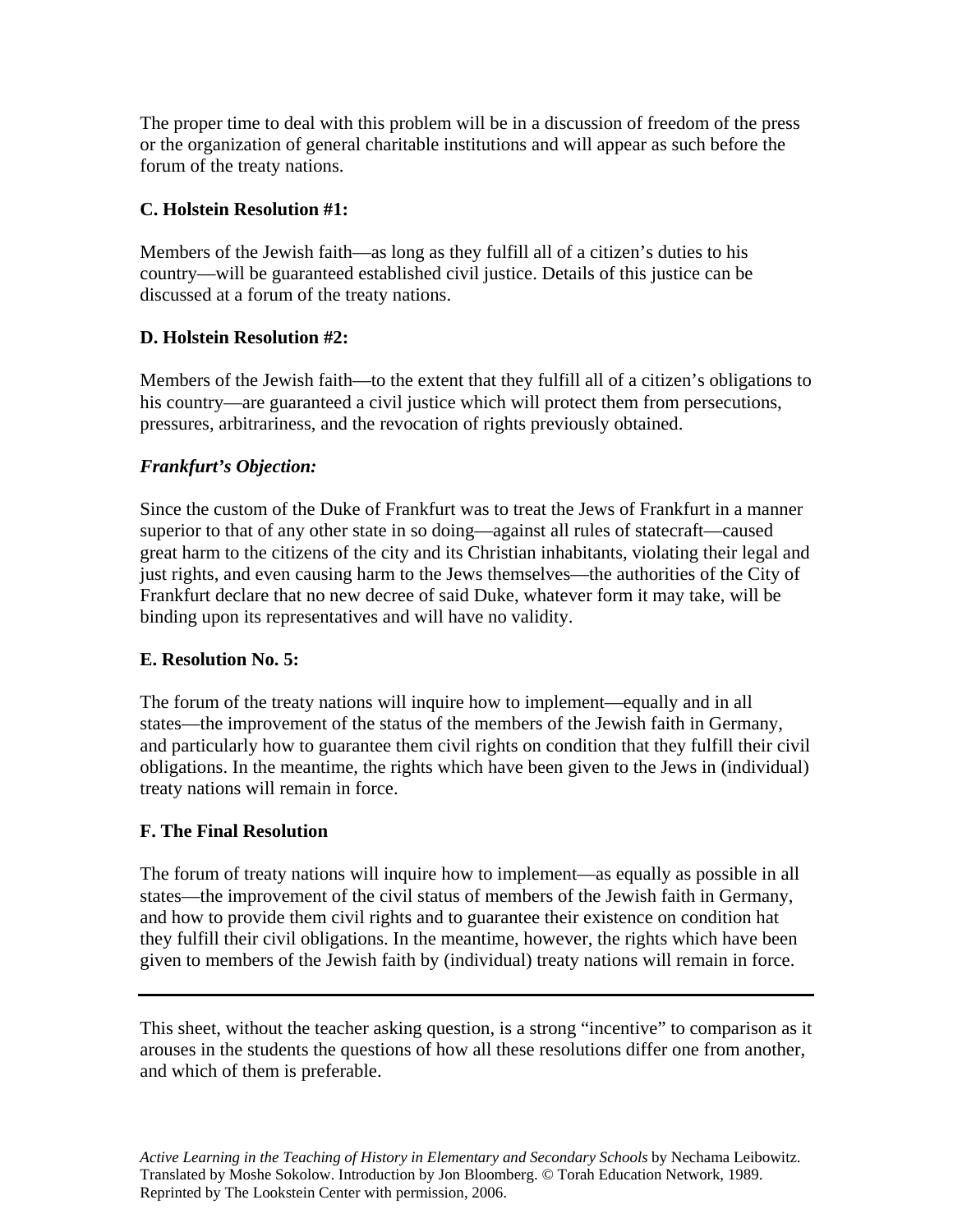The students will analyze each resolution, explain its necessary consequences and possible dangers, examine every expression and, often, every word. They will have to distinguish between the first two resolutions (A-B): the word "equivalent", missing in B, limits the granting of rights and there is no mention (in B) of the rights granted in A. Humboldt's critique will appear to be a paradigm of a critique of the text of a legislation and its analysis which they can emulate on their own. They can distinguish the success of the objectives of the of the antagonistic states: from resolution C an on there is no longer an attempt to solve the Jewish question at the Congress but a postponement of its solution until the forum of treaty nations—just want those states wanted.

The students will see how a law granting rights to the Jews can be formulated in such a way it has no positive content without appearing negative: (e.g.) The first Holstein resolution (C) promises "established civil justice"---yet a total denial of rights is also "established civil justice." Superficial students will think that resolution D is good, because it seems so humanitarian in its opposition to pressures and persecution. Here is an opportunity for better students to show that it is actually the worst of the lot because it demands fulfillment of all civil obligations while promising only protection from persecution; protection in place of rights.

The distinction is very fine—and therefore very instructive—between the last two resolutions. In order to give all the students time to think, the teacher should stop the discussion here and require each student to answer—in one sentence—the question: "What is the major distinction between these two resolutions, and what practical difference does it make?" Four to five minutes should be enough for examination, contemplation, and writing, and this way the student with quick grasp of the situation can "steal" the answer from a slower student. This method is also good for strengthening the tension in a classroom. Each one works industriously; maybe, maybe he'll get the right answer.

Meanwhile the teacher should walk among the desks in the classroom and see who is sharp-eyed enough to spot that the whole distinction (in the Hebrew translation, of course)<sup>[13](#page-27-0)</sup> consists of the changing of one word: Instead of "in their states" (E)—"by their states" (F).

What a major distinction this is, though. Very few Jews had already been granted rights by their (individual) states; most of the Jews of Germany had been granted them by Napolean (directly or indirectly) or by the government which ruled in his name or by his leave. By means of this small change thousands of Jews were deprived of the rights of settlement, work, trade, etc. It is conceivable that only a few in each class will find the distinction and its outcome by themselves because even among delegates to the Congress there were many who were not aware of it and thought that the last paragraph was a great victory for the Jews, but the analysis and tension created by the search for the right answer are very valuable by themselves.

<span id="page-27-0"></span> $\overline{a}$  $13$  In the German original: "En" in E, and "Von" in F.

*Active Learning in the Teaching of History in Elementary and Secondary Schools* by Nechama Leibowitz. Translated by Moshe Sokolow. Introduction by Jon Bloomberg. © Torah Education Network, 1989. Reprinted by The Lookstein Center with permission, 2006.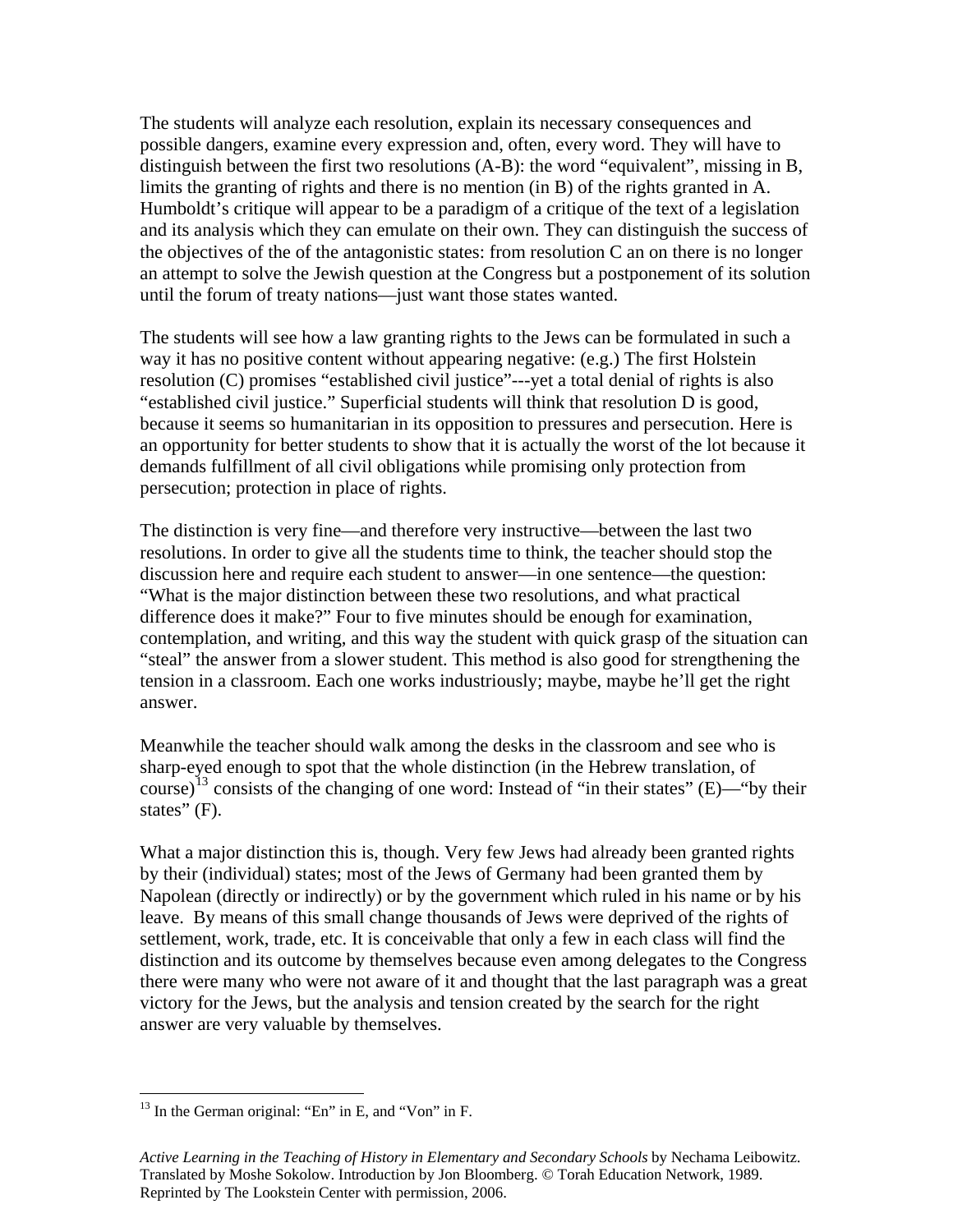The value of this lesson, again, is not only in the acquisition of this information – one can read about the Jews at the Congress of Vienna in a history book just to know (the details). This lesson, though, is not unique unto itself but an example for all those cases wherein the struggle for guidelines, rights and the opportunity for national and political existence takes the form of a battle over their (legal) formulation. (Students who have already encounted Halakhic Midrashim, who have studied Chumash with Rashi, Mishna, and certainly—Gemara, will find no novelty in this linguistic exactness, in paying attention to every single word and letter, but they will rejoice, nevertheless, to encounter it in another discipline.)

At the conclusion of the lesson—and the whole preceding discussion need not last for more than an hour—the students should receive, as a summary, the following text:

### *W. Humboldt's Letter from the Congress of Vienna—to his Wife:*

Yesterday I declined to accept a valuable gift. From the beginning of the Congress the Jews have tried to obtain certain civil rights in Germany. I have always expressed agreement with this manner. I know, however, that you, my dear, think otherwise, but I have given the matter much thought at different times and remain firm in my opinion. Moreover, it is an idea born in my youth as Alexander and I were regarded—while still children—as defenders of the Jews. I became even more involved on account of the fact that the Jews here in Prussia already enjoy full rights and it is preferable, then, for us that these rights be granted everywhere because otherwise *all the Jews will be coming here*. For several weeks now I feel that the number of those seeking the welfare of the Jews is increasing, and since Guntz is at its head it was clarified at once. I heard, with absolute certainty, that Hardenberg even signed a written commitment, but I have not been approached with any recommendation. There is an old man in Prague, however, whose personality I find pleasing because he does not belong to the modern Jews, who has approached me several times to commend the matter.

I composed a resolution reflecting my views. In the current consultations the matter has become one of the major points of discussion, not on account of a lack of more important issues but because it is almost impossible to discuss more important issues since it is known from the outset that they are more likely to explode than to unify. Metternich, Wassenberg, Hardenberg and I supported the matter as best we could.

Reichenberg, Darmstadt – Hissen, and the Hanseatic cities led the opposition. The issue was debated during two sessions. Metternich, as is his wont, nearly backed out, but I fought for it, found new arguments, and gave it a *non-dangerous form by pushing it into the next meeting of the treaty forum* while obtaining confirmation of those rights which the Jews have already secured. Much has been said about this issue, everyone know